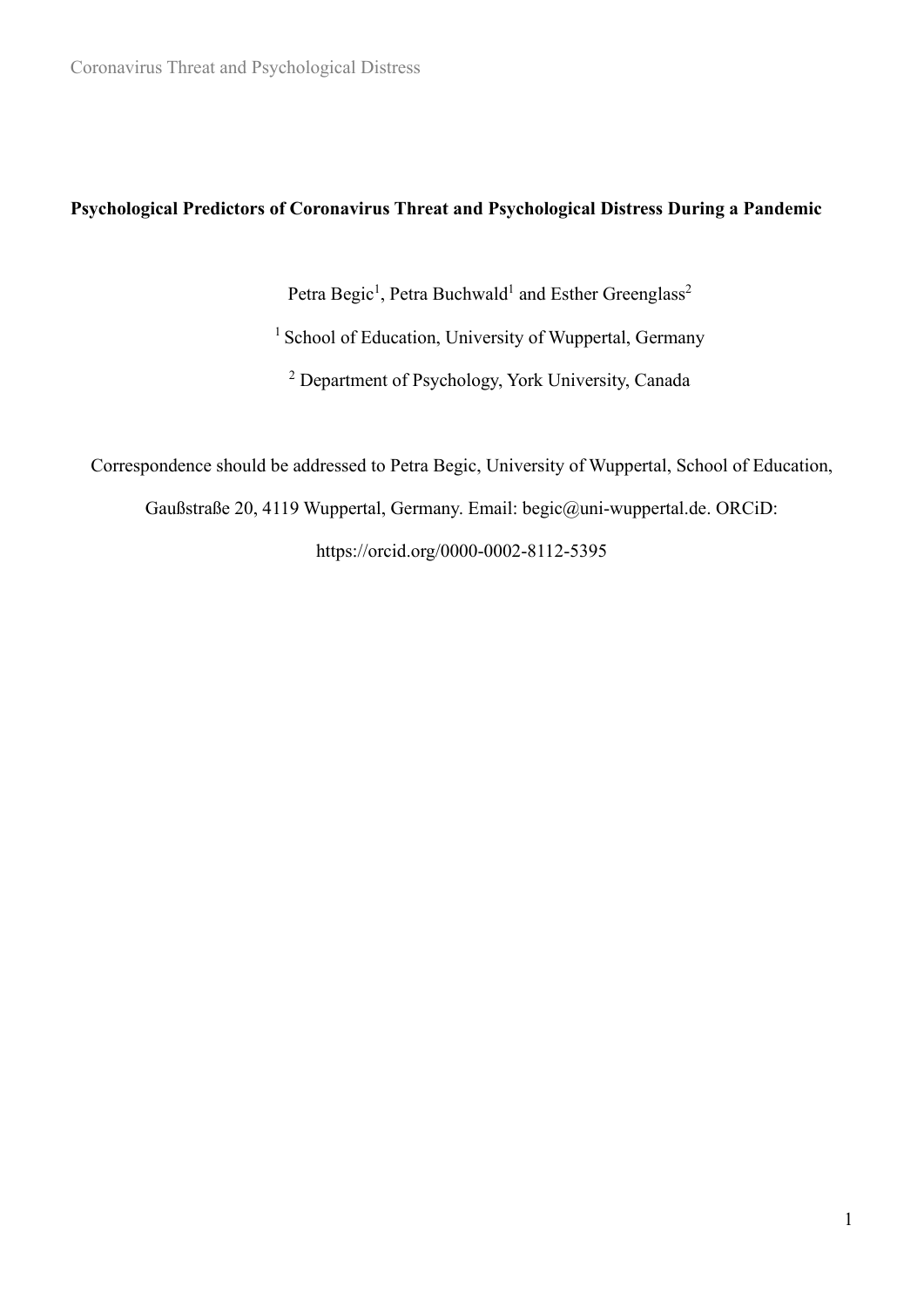# **Psychological Predictors of Coronavirus Threat and Psychological Distress During a Pandemic Abstract**

Around the world, hundreds of millions of people had been infected by COVID-19, many have died worldwide, and the virus is still circulating. This has led to widespread anxiety and fear of getting the virus. The purpose of this paper is to investigate psychological factors related to coronavirus threat, fear of getting the virus. The sample  $(N = 333)$  consists of adults living in Germany who responded to an online questionnaire on their psychological reactions to COVID-19. Most of the participants were female (66%) with an average age of 35.59 years  $(SD = 15.23)$  and have a university degree (46%). Study variables included a measure of coronavirus threat, individual factors such as extent of worry, self-efficacy, and psychological distress. Against the background of stress appraisal theory, a theoretical model was put forth. Structural equation modeling was used to test the fit between the theoretical model and the data. Various indices of fit indicated an acceptable fit of the data to the model. Findings showed that worry was both directly and indirectly related to distress through coronavirus threat. While threat was positively associated with distress, self-efficacy led to lower distress. Practical implications of the results are discussed for both: mental health and interventions, so that psychological distress may be alleviated in a pandemic environment.

*Keywords:* coronavirus threat, psychological distress, worry, self-efficacy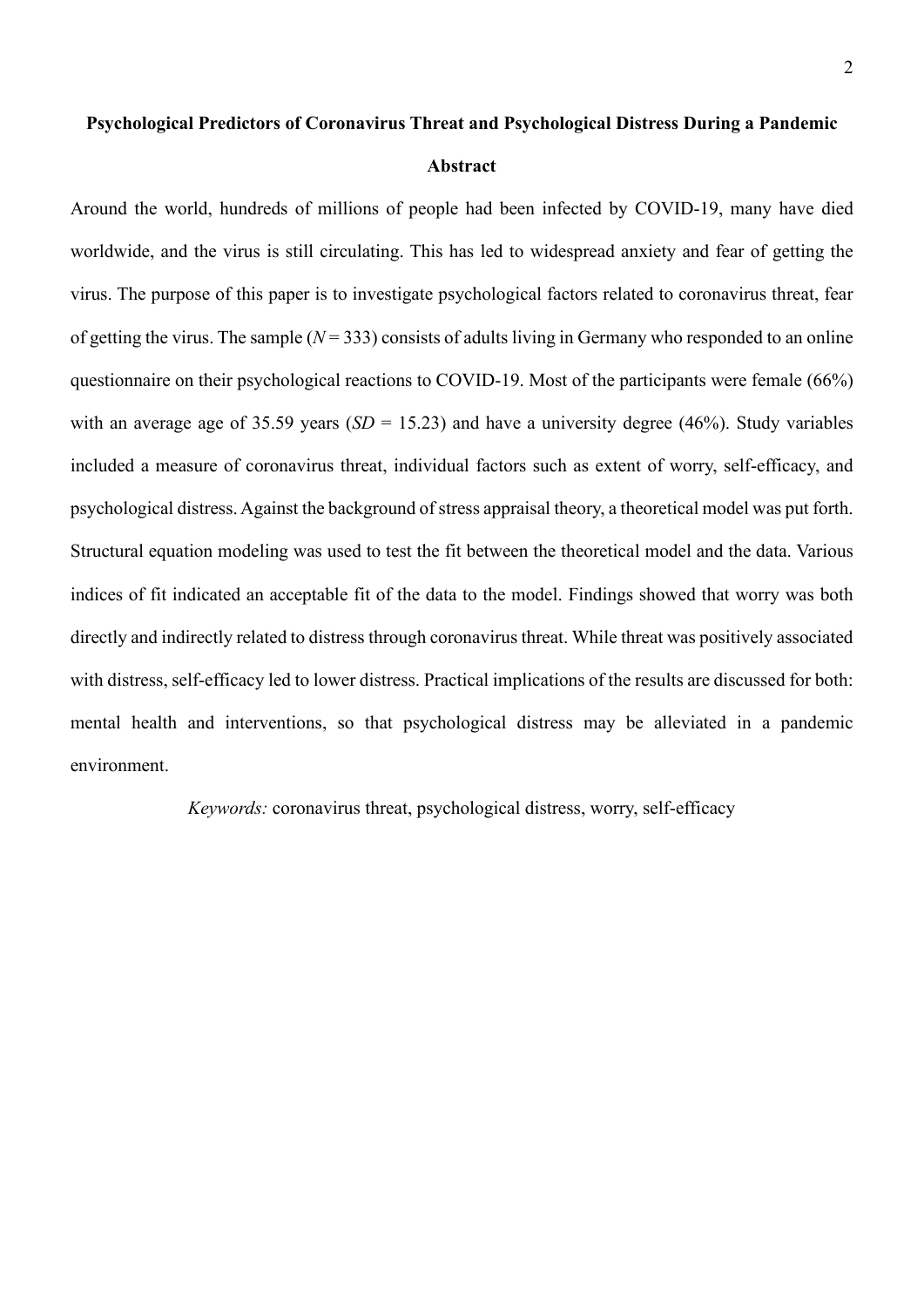#### **Introduction**

A novel strain of coronavirus was identified by scientists in late December 2019 with symptoms such as fever, cough, and shortness of breath (Wang et al., 2020). By the time of the study conduction, in April 2020, over 1 million cases of COVID-19 had been reported worldwide with rapid growth, and more than 60.000 people have died due to this severe acute respiratory syndrome coronavirus 2 (SARS-CoV-2; World Health Organization, 2020a). In March 2020, the World Health Organization assessed the risk of coronavirus as very high on a global level and declared the spread of COVID-19 as a pandemic.

In Germany, over 95.000 COVID-19 cases and more than 1.400 deaths had been reported to the Robert Koch Institute (2020, April 6th) with particularly severe disease progression in older and healthwise burdened people. An increasing number of COVID-19 cases and overloaded health care systems required an extensive shutdown of restaurants, cafes, schools, and shops unless considered an essential service. All this led to an (inter-)national economic downturn in a very short period (Fernandes, 2020). Consequently, many people became unemployed (Suhr, 2020), others were confronted with profound changes in the workplace with homes turning into schools and offices. Moreover, stock markets lost in value and the gross domestic product (GDP) was substantially reduced (McKibbin & Fernando, 2020). The health crisis did not solely impact the financial situation of people and economies, it had a severe impact on individuals physical and mental health. Manifold studies were conducted on pharmaceutical treatment, physiological mechanisms, and risk factors of COVID-19 (Cortegiani et al., 2020; Sohrabi et al. 2020; Yang et al., 2020), but fewer studies analyzed the profound impact of COVID-19 on individuals mental health (Lades et al., 2020), even though a considerable set of studies points to the psychosocial impact of quarantine and social distancing (Brooks et al., 2020; Harper et al., 2020). Quarantining and social distancing were strongly enforced by governmental decisions to mitigate the spread of coronavirus. Specifically, gatherings of more than two people were prohibited to prevent the interpersonal transmission of coronavirus (Bundesregierung, 2020, April 1<sup>st</sup>). In consequence to the rapid spread of the coronavirus, severe social restrictions as well as economic decline heightened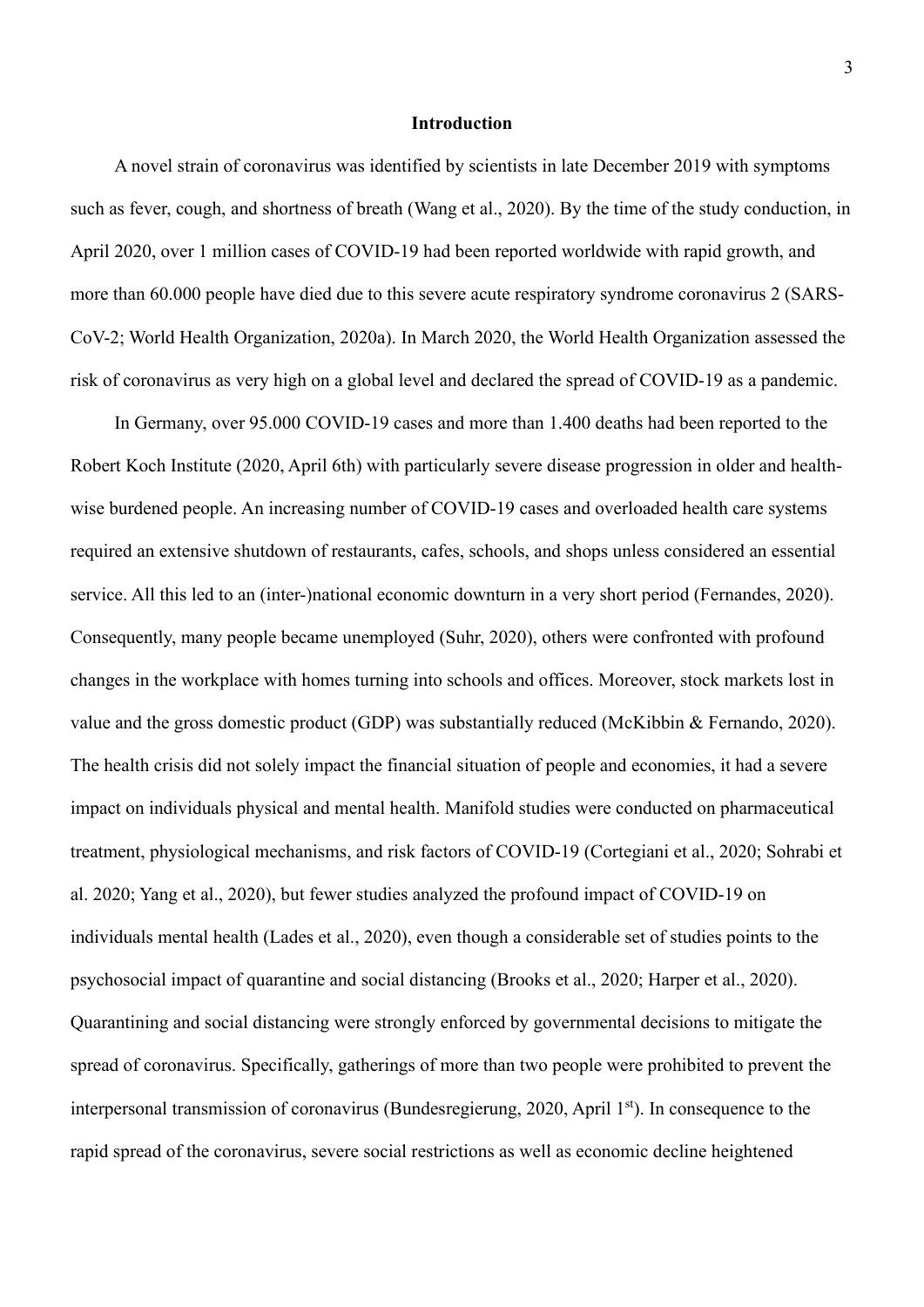anxiety, worry, and fear of coronavirus-infection evolved amongst people (Arslan et al., 2020). For weeks, (social) media shared merely critical information on the novel, infectious virus. In part people responded with dysfunctional activities such as hoarding masks, toilet paper, and respirators (Garfin et al., 2020). Exposing individuals to extensive media reports on coronavirus may elevate anxiety and fear of coronavirus-infection. All the previously mentioned occurrences associated with coronavirus intensified the psychological distress of humans during the pandemic, although individual differences in psychological resources might influence this relationship in a way that people respond differently to the experience of a human health crisis.

Being in a global pandemic, a great deal of research world-wide has addressed this issue by now. Moreover, some existing knowledge on the psychological impact of COVID-19 has accumulated in systematic reviews and meta-analyses, which provide a more global perspective on the topic: Necho and colleagues (2021) conducted a review and meta-analysis including sixteen studies on the prevalence of anxiety, depression, and psychological distress among the overall population. The authors provided evidence that higher prevalence rates of anxiety, depression, and psychological distress evolved during the pandemic in the general population. Similarly, Bueno-Notivol and colleagues (2021) revealed in a meta-analysis (based on twelve studies) a 7 times higher prevalence rates of depression during the pandemic compared to that observed in 2017.

Other studies explain the psychological effects of coronavirus from a more distinctive point of view. For instance, Arslan and colleagues (2020) examined the role of mediators in coronavirus stress and psychological problems such as depression, somatization, and anxiety among Turkish adults. A structural model predicted significant effects of stress related to coronavirus on psychological problems, where optimism-pessimism and psychological inflexibility mediated the effect of coronavirus. Furthermore, optimism-pessimism predicted psychological problems through psychological inflexibility. Additionally, mental health was assessed in a relatively well-educated and financially secure sample of 3,545 German participants. Interestingly, the survey was conducted at the same time as our study which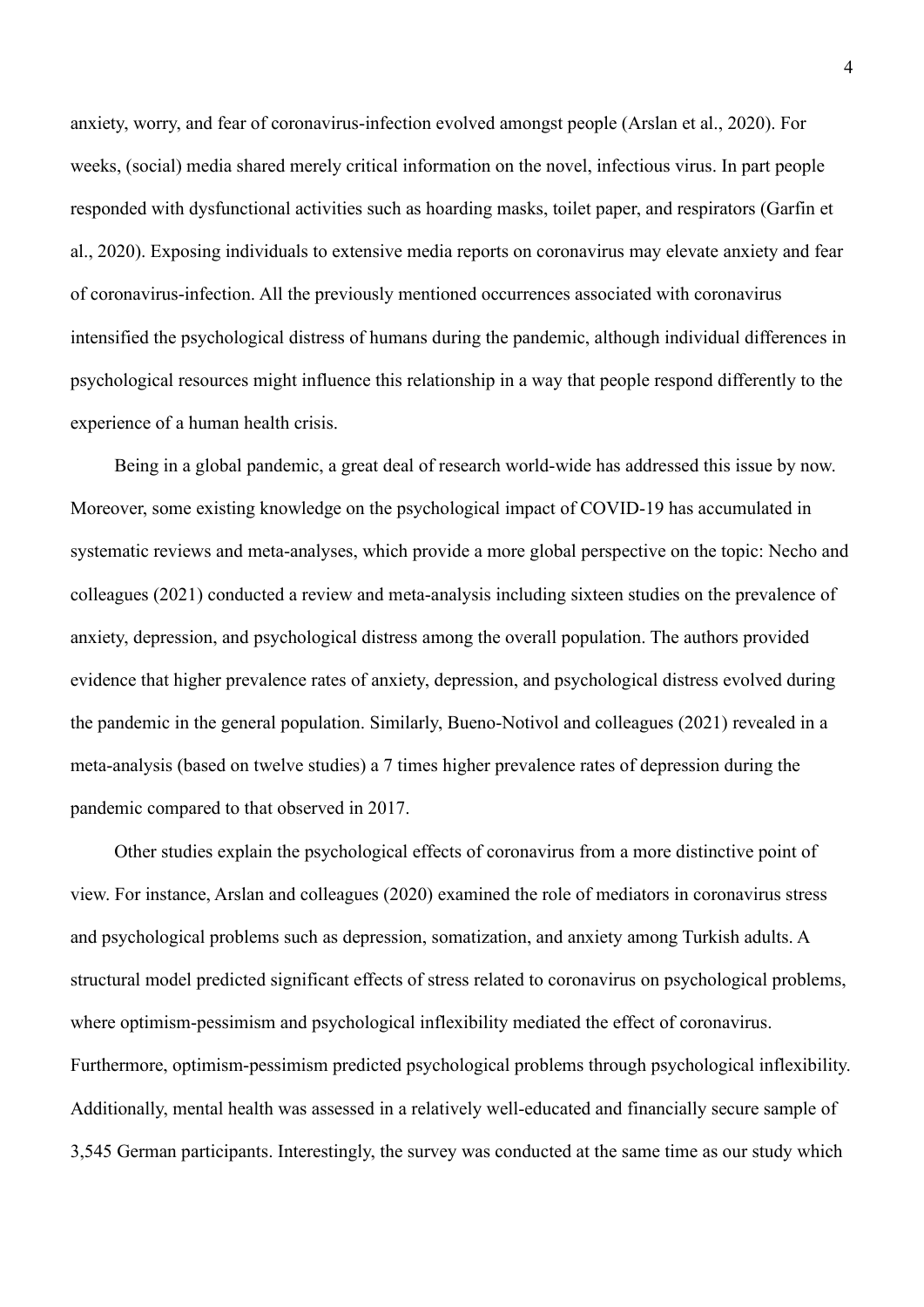was conducted in April 2020. Jung et al. (2020) report increased psychosocial distress, anxiety, and depression symptoms in COVID-19 patients compared to a reference sample, even though the extent of the symptoms was mild. In comparison to pre-pandemic times participants reported heightened insomnia, irritation, anger, aggression, and interpersonal violence. Another study, conducted by Harper and colleagues (2020), investigated the relationship between psychological predictors and virusmitigating behavior. Significant relationships were found between fear of COVID-19, anxiety, depression, self-perceived risk of contracting coronavirus, and behavior change. Fear of coronavirus predicted more health-compliant behavior such as frequent handwashing. Further, age differences in behavior health changes as well as perceptions and worries related to coronavirus were examined in a study by Barber and Kim (2020). In this online-survey with 302 U.S. participants, risk perception of coronavirus was higher in older than younger adults. Despite this, interactions between age and gender were found. Older men were less worried and engaged in positive behavior changes than younger men. Older women were most likely to engage in behavior changes such as social distancing and avoiding public places.

Moreover, stressors, such as the threat of coronavirus, may be associated with psychological distress such as anxiety, fatigue, and depression as seen in previous research. Specifically, findings from research on severe acute respiratory syndrome (SARS-CoV-1), which caused an epidemic health crisis from 2002 to 2004, may contribute to the understanding of psychological reactions to the current pandemic due to its similarity in symptoms and fear of contagion (Lee-Baggley et al., 2004; Marjanovic et al., 2007). In contrast to SARS-CoV-2, little risk of contagion was posed to the public during the SARS-CoV-1 pandemic. Therefore, studies from groups exposed to infected patients, such as, nurses and other healthcare workers may provide more comparable findings. Studies with health-care workers during SARS-CoV-1 showed that that their stress levels were elevated compared to non-health care workers (Bai et al., 2004). Further, one year after the outbreak, increased levels of stress were reported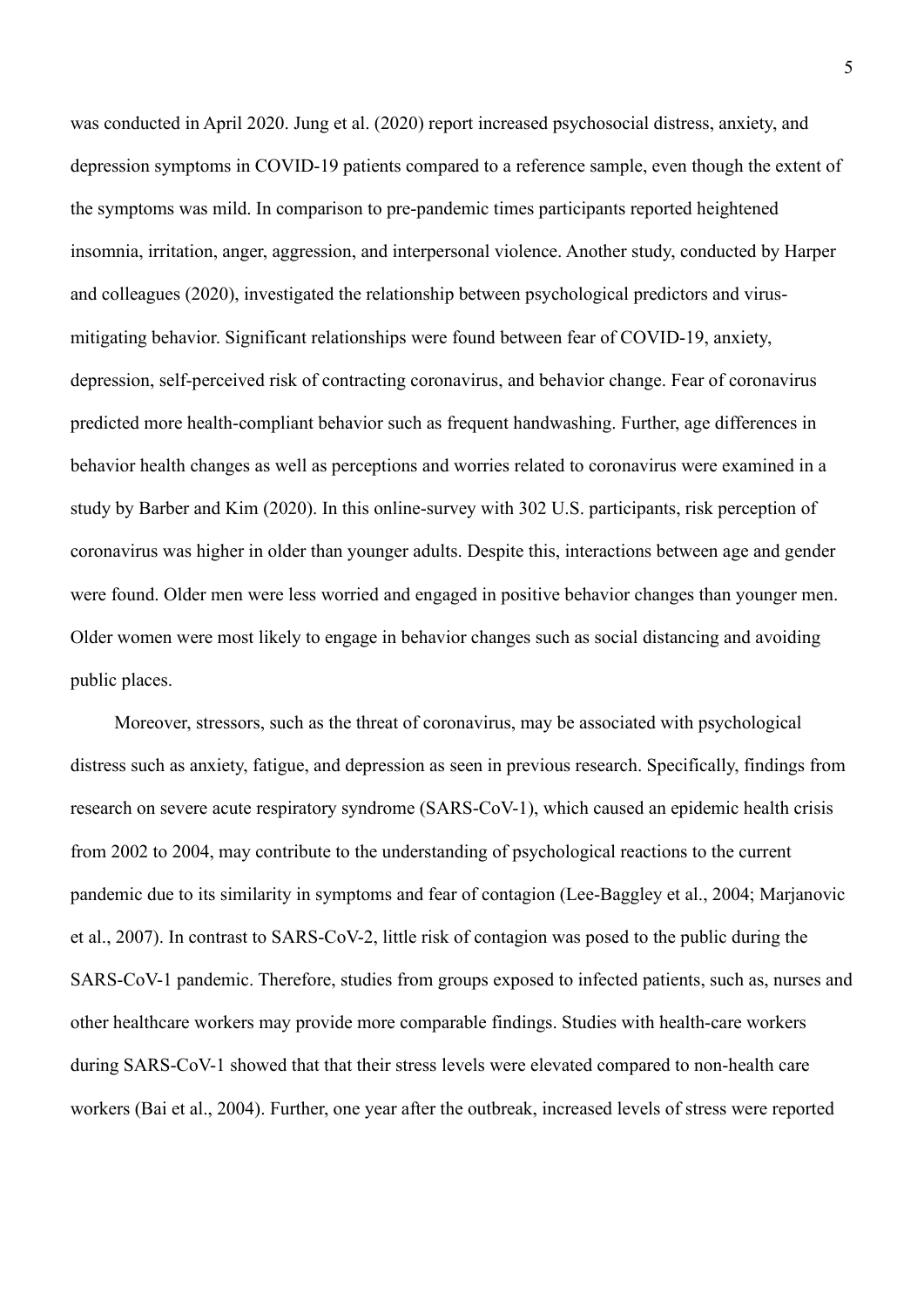in SARS-CoV-1 survivors (Lee et al., 2007). Thus, the threat of contracting the coronavirus is expected to continue to be associated with higher levels of psychological distress.

Given the potential for harm by coronavirus, it is important to understand its psychological impact and to specify resources that may be helpful in alleviating the ensuing distress. In this regard it may be useful to refer to relatively recent research on the topic of economic stress, given its parallels with COVID-19 stress in three ways. First, both originated as a major societal disruption fairly recently, with the economic downturn called the "Great Recession" (Marjanovic et al., 2013) and occurring in 2008, and coronavirus declared a global pandemic in 2020 (World Health Organization, 2020b). Second, initially the public's reactions to both societal upheavals were characterized by fear, anxiety, and uncertainty (Codagnone et al., [2021](https://onlinelibrary.wiley.com/doi/10.1002/ijop.12820#ijop12820-bib-0011); Sperling, Bleich, & Reulbech, 2008). Third, as the events associated with each of these major disruptions unfolded, people learned that they were personally at risk for major losses and that the effects on them could be catastrophic. For example, as a result of the economic recession, individuals learned they could lose all their finances and thus their personal financial situation was threatened. During the pandemic, people were told that they were at considerable risk for catching the virus which could result in serious illness and even death for themselves and their families (Greenglass, Chiacchia, & Fiksenbaum, 2021). Thus, for both of these events which originated at the societal level, individuals learned that the consequences could be devastating for them personally.

Given the potential for harm from both the economic recession and the pandemic, it is important to have a psychological concept as a bridge between the societal events, i.e., the coronavirus or the economic recession, and the consequences for the individual, i.e., illness and death for the former, and loss of one's finances for the latter. A useful concept in this regard is stress appraisal, derived from the Transactional Theory of Stress (Lazarus & Folkman, 1984) which refers to the process of estimating the harm a stressor has already caused, or will cause in the future. Once a stressor or an event has been appraised, there is a secondary appraisal process where individuals evaluate their resources for coping with the threat (Lazarus & Folkman, 1984). Marjanovic et al. (2013) argue that during the economic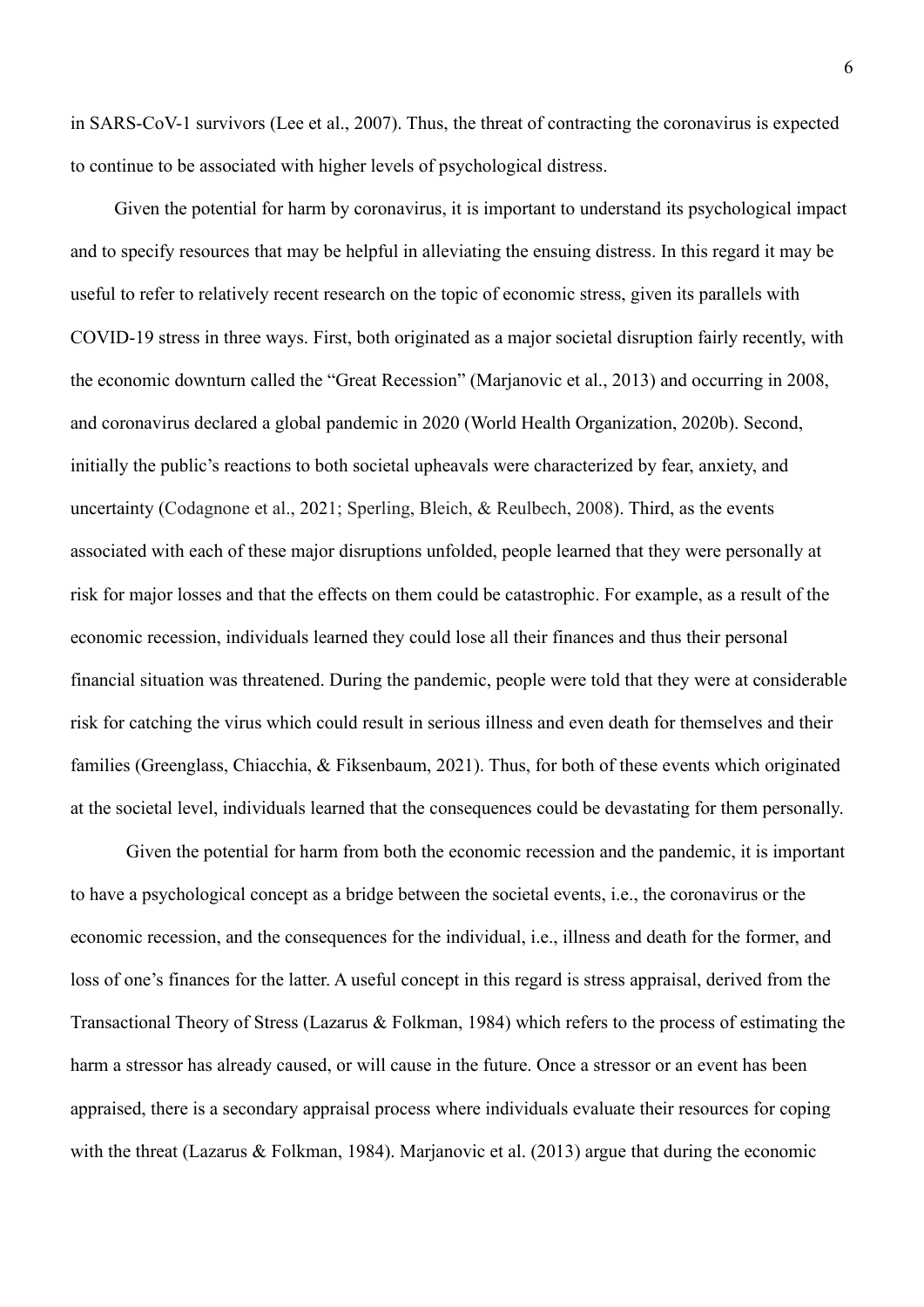recession, people perceived that their personal financial situations had been adversely affected by the economic downturn and, as a result, they experienced financial threat, defined as a mixture of fear, uncertainty and cognitive preoccupation with the security of their personal finances. The Financial Threat Scale (FTS), a reliable and valid measure, was designed to measure these feelings (Marjanovic et al., 2013). In a similar vein, the Brief Coronavirus Threat Scale (BCTS), adapted from the Financial Threat Scale, is a measure of coronavirus threat and correlates positively with COVID-19 anxiety, thus attesting to its validity (Greenglass et al., 2021).

When dealing with stressors, psychological resources are important in alleviating the distress that people are experiencing. One of these resources is self-efficacy (Schwarzer & Warner, 2013) which is an individual strength that enables people to deal effectively with stressors including the pandemic. Benight and Bandura (2004) provide evidence, that self-efficacy buffers the negative effects of major stressors, such as disasters or terrorist attacks. If people believe in their ability to change situations, they will persist in doing so. Hence, people high in self-efficacy beliefs would perceive themselves as being more able to cope with the coronavirus threat and would therefore experience less psychological distress. Thus, it is expected that self-efficacy should reduce the threat of coronavirus as well as psychological distress.

Person variables serve as individual predispositions that may modify reactions to coronavirus stressors such as the tendency to worry, which aims at avoidance of threatening events (Borkovec et al., 2004). Since worry is associated with constant alertness to potential threat (Bar-Haim et al., 2007), it is expected that individuals who tend to worry would be more threatened by coronavirus. Further, individuals who tend to worry have higher levels of anxiety and depression (Beck et al., 2001). Hence, worry is expected to heighten psychological distress, operationalized as anxiety, depression, and fatigue, particularly when worried about getting infected by coronavirus.

The purpose of this paper was to investigate psychological factors associated with coronavirus threat and how it relates to psychological distress outcomes such as anxiety, depression, and fatigue.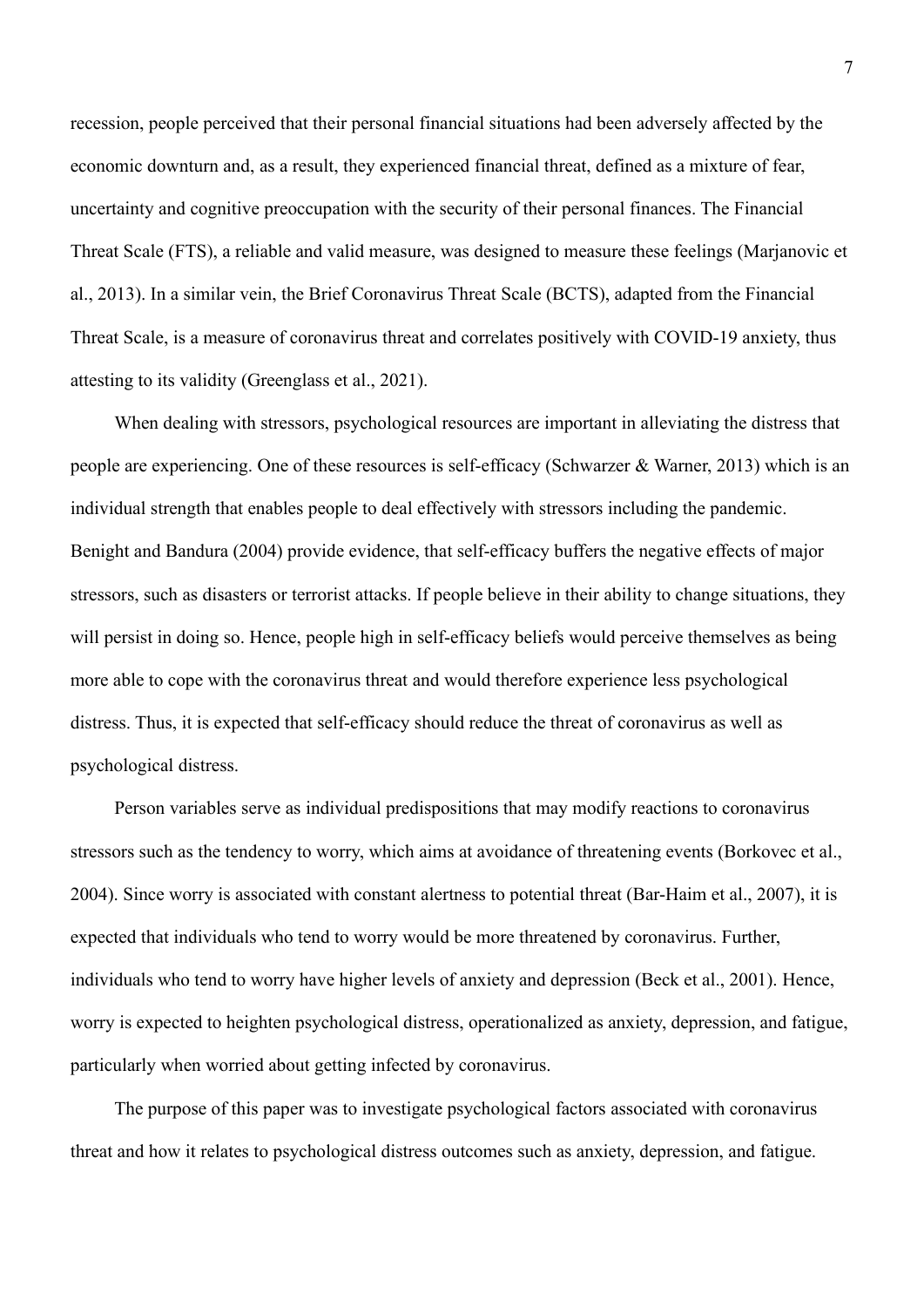Figure 1 presents the theoretical model that guided this research. In this model, the threat due to coronavirus is seen as being related to psychological distress, a latent variable, operationalized as anxiety, depression and fatigue about coronavirus. Worry is related to more psychological distress and more coronavirus threat, and self-efficacy is related to less coronavirus threat and less psychological distress.

#### **Figure 1**







#### **Participants and Procedure**

The study obtained all required ethics approval. The required sample size was determined on a priori power calculations. A total of 333 German participants responded to an online questionnaire in April 2020. The mean age was 35.59 years (*SD* = 15.23). Further sociodemographic characteristics of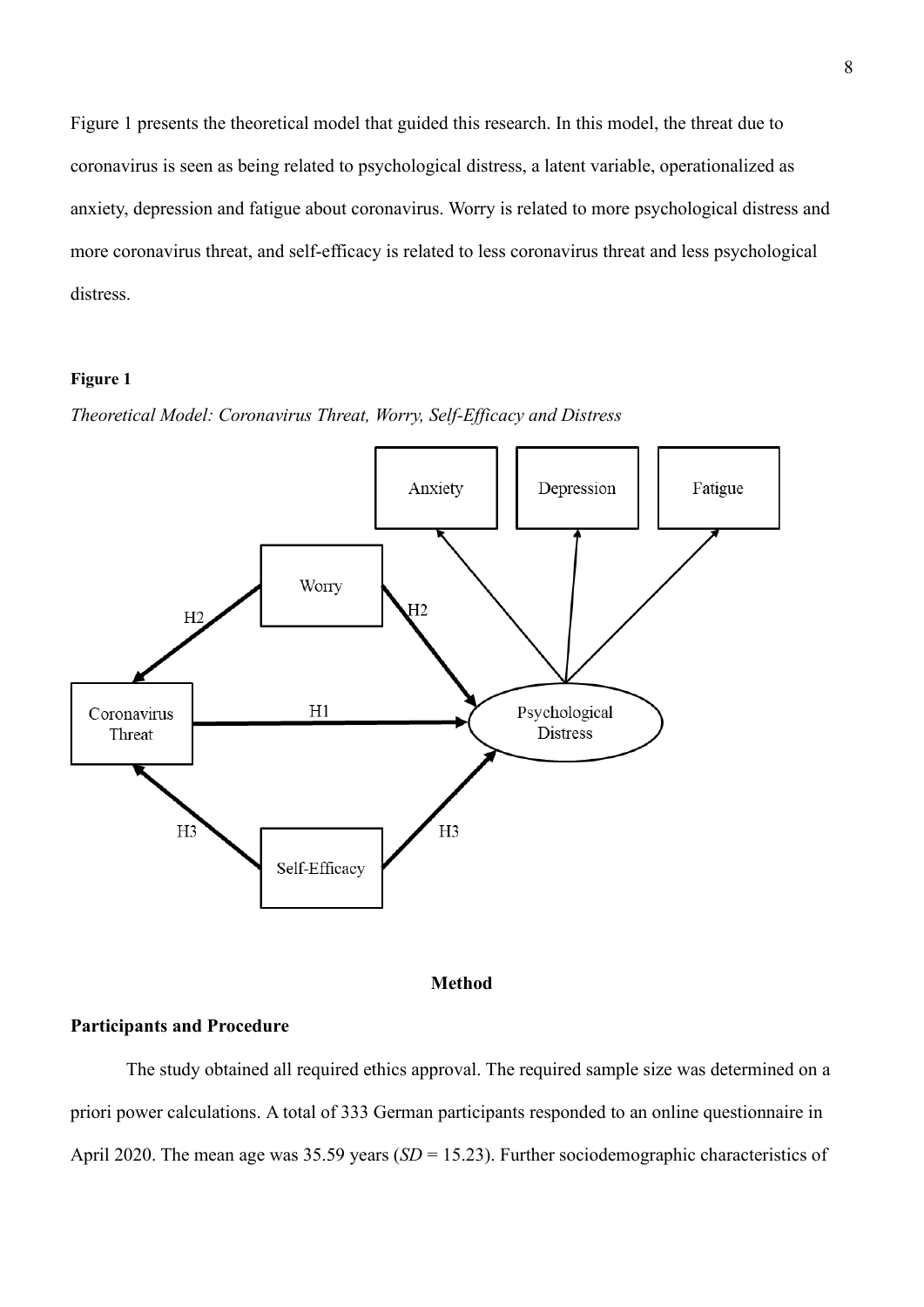the sample are presented in Table 1. The sample consisted of 66% female and 34% male participants. The majority were married or cohabitating with a partner, a fourth of the sample were single, a minority were separated or divorced and 1.4 % reported they were widowed. In terms of highest level of education, almost half of the participants (45.9%) had a university degree, 20.1% reported they had completed middle school and 16.7% have completed high school, 6.8% reported an apprenticeship as their highest education, 5% reported to be a student at school and 5.4% reported to have other highest degrees. In sum, the majority were not university students. Regarding coronavirus, 4 participants reported having had coronavirus and 62 participants reported they had not had coronavirus, whereas 17 participants did not know whether they have coronavirus or not. Concerning the coronavirus diagnosis of others, one- fifth of the participants (21.5%) reported knowing close others who had been infected with coronavirus, while another fifth was uncertain about the diagnosis of others. Approximately one half of the participants did not know someone close who had coronavirus. Further, 23 participants reported they had been quarantined for coronavirus in the last few months, whereas 271 participants reported they had not been quarantined.

#### **Table 1**

| Measure                    | n   | $\frac{0}{0}$ |
|----------------------------|-----|---------------|
| Gender                     |     |               |
| Female                     | 195 | 66.3          |
| Male                       | 99  | 33.7          |
| Marital status             |     |               |
| Married or common law      | 204 | 69.9          |
| Separated or divorced      | 12  | 4.1           |
| Single                     | 72  | 24.7          |
| Widowed                    | 4   | 1.4           |
| Highest level of education |     |               |
| Student at School          | 15  | 5.1           |
| Low/Middle School          | 59  | 20.1          |
| Apprenticeship             | 20  | 6.8           |
| High School                | 49  | 16.7          |
| University Degree          | 135 | 45.9          |
| Other                      | 16  | 5.4           |

*Sociodemographic characteristics of the sample*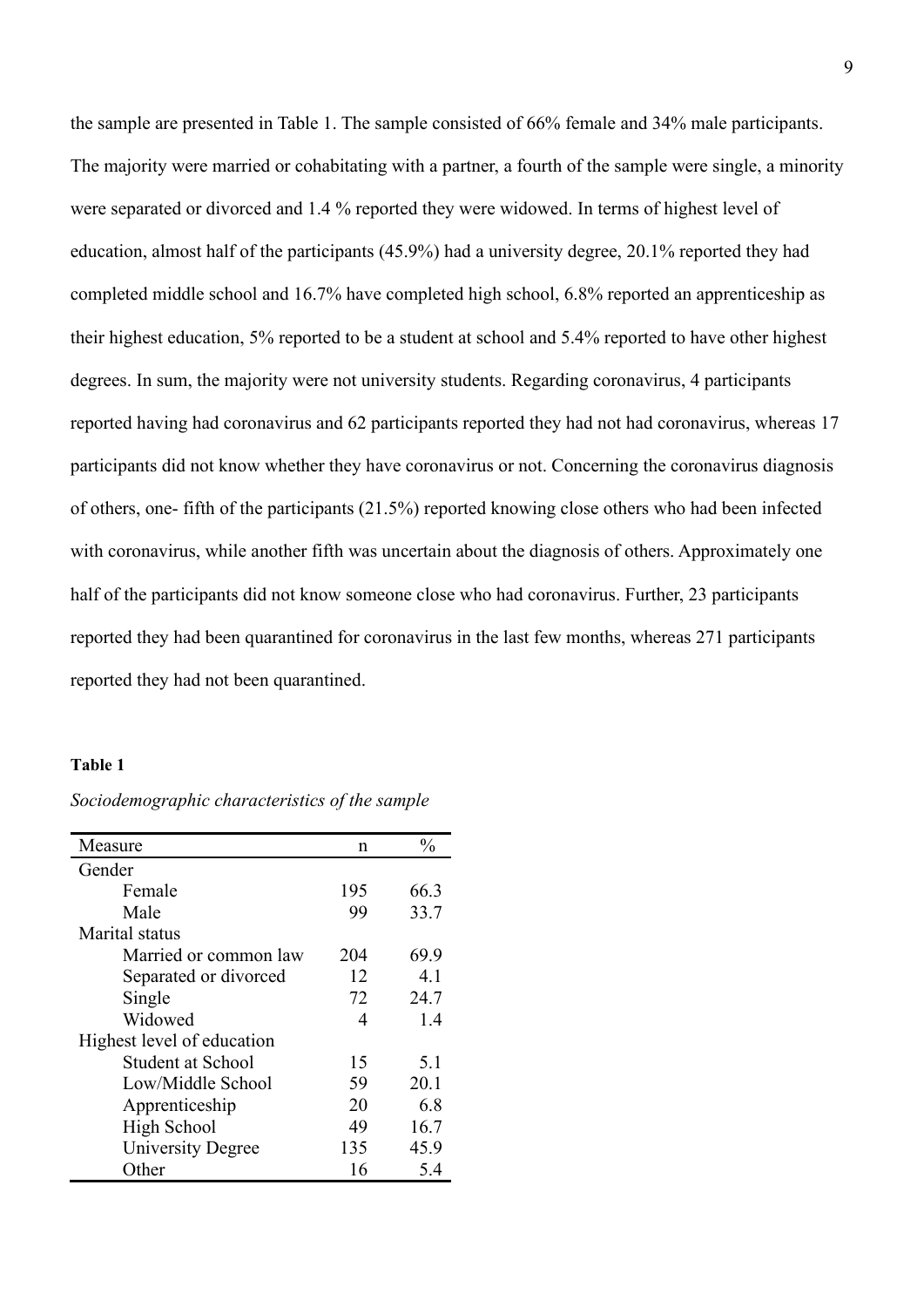| Measure                        | n   | $\frac{0}{0}$ |
|--------------------------------|-----|---------------|
| Student at university          |     |               |
| Yes                            | 63  | 21.5          |
| N <sub>0</sub>                 | 230 | 78.5          |
| Coronavirus diagnosis - Self   |     |               |
| Yes                            | 4   | 4.8           |
| N <sub>0</sub>                 | 62  | 74.7          |
| I do not know                  | 17  | 20.5          |
| Coronavirus diagnosis - Others |     |               |
| Yes                            | 67  | 21.5          |
| $\rm N_{0}$                    | 176 | 56.4          |
| I do not know                  | 69  | 22.1          |
| Quarantine                     |     |               |
| Yes                            | 23  | 7.8           |
| No                             | 271 | 92.2          |

For the present study, data were collected online using SoSci Survey (Leiner, 2019). Participants were recruited through social media sites and advertisements on websites of the university. The survey has been conducted anonymously and lasted 10-15 minutes on average. In total 333 participants took part and none were deleted from the analyses. Further, no incentives were offered for participation in the study.

## **Measures1**

The *Brief Coronavirus Threat Scale* (BCTS) consists of five items on uncertainty, risk, perceived threat, worry, and cognitive preoccupation with individual feelings about coronavirus (Chiacchia et al., 2021). Items are endorsed along a five-point scale, ranging from 1 = *Not at all* to 5 = *Extremely/A great deal*. A sample item is, "How much do you feel threatened [about the coronavirus]?". Further, *General Health* (GH) was assessed with a single item. Participants respond to the item, "How would you describe your health in general?" on a five-point scale. Response options range from 1 = *Excellent* to *5* = *Poor*, with higher scores reflecting lower levels of general health. *Self-Monitoring* (SM) is an unpublished instrument developed for the purpose of this study. The SM-scale consists of seven items assessing the extent to which individuals monitor their own behavior due to coronavirus. Participants were asked to respond how often they have taken their temperature, gone to a doctor or another health care professional, paid close attention to any coughing/sneezing/feelings of fatigue they might have, called a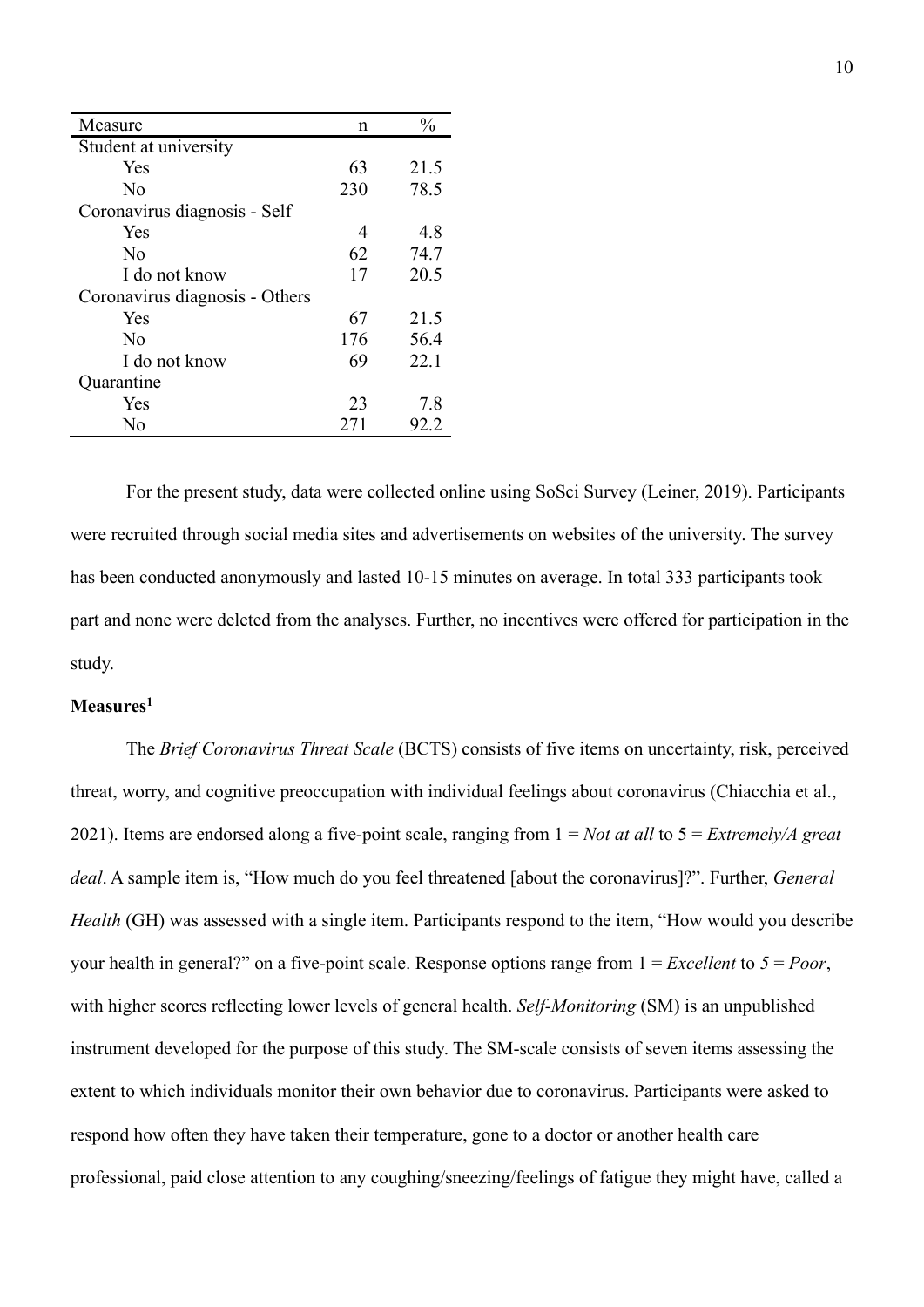coronavirus hotline or had been tested for coronavirus. Response options to "How often have you done each of the following to determine if you might have coronavirus?" range from  $1 = Not$  *at all* to  $5 = A$ *great deal*.

*Self-Efficacy Scale* (SE) was designed to assess self-efficacy in relation to thoughts about coronavirus. An existing self-efficacy scale by Jerusalem and Schwarzer (1992) was modified and employed in the context of coronavirus self-efficacy. Participants were asked to indicate the extent to which they agree with the items, when thinking about coronavirus. A sample item is, "I am confident that I can deal efficiently with it [coronavirus].". Response options range from  $1 = Not$  *at all* to  $4 =$ *Exactly true*. The *Avoidance Scale* (AV) was developed by the researchers for the purpose of this study and consists of ten items. Participants indicate their avoidance behavior due to coronavirus in traveling to infected areas, eating in restaurants, shaking hands or hugging, traveling by subway, eating in food courts, going to work/school, large gatherings of people, traveling by plane, touching one's own face, people coughing or sneezing. Similarly, participants indicate on a *Positive Behavior Scale* (PB) with nine items the extent to which they engage in positive behavior as wearing a mask, wearing gloves, washing hands, using hand sanitizer, eating a balanced diet, exercising regularly, getting enough sleep, taking vitamins/supplements and googling symptoms. Response options range from  $1 = Not$  at all to  $5 =$ *A great deal* in both measures. A shortened version of the *Profile of Mood States* (POMS) by Shacham (1983) was used to assess the feelings about coronavirus. Four subscales with 26 items were administered: tension-anxiety, depression-dejection, anger-hostility, and fatigue-inertia. The responses were rated on a five-point scale from 1 = *Not at all* to 5 = *Extremely*. Another single item was used by the researchers to assess *Worry*. Participants indicated on a five-point scale ranging from 1 = *Not at all* to 5 = *Extremely,* how much they worry in general*.* High scores reflect high levels of worry.

*Sociodemographic Background Information.* Participants respond to the item "Do you have, or have you had coronavirus?" with "Yes", "No" or "I do not know". *Coronavirus of Others* (CO) was measured with a single item, which was developed by the researchers. Participants respond to the item,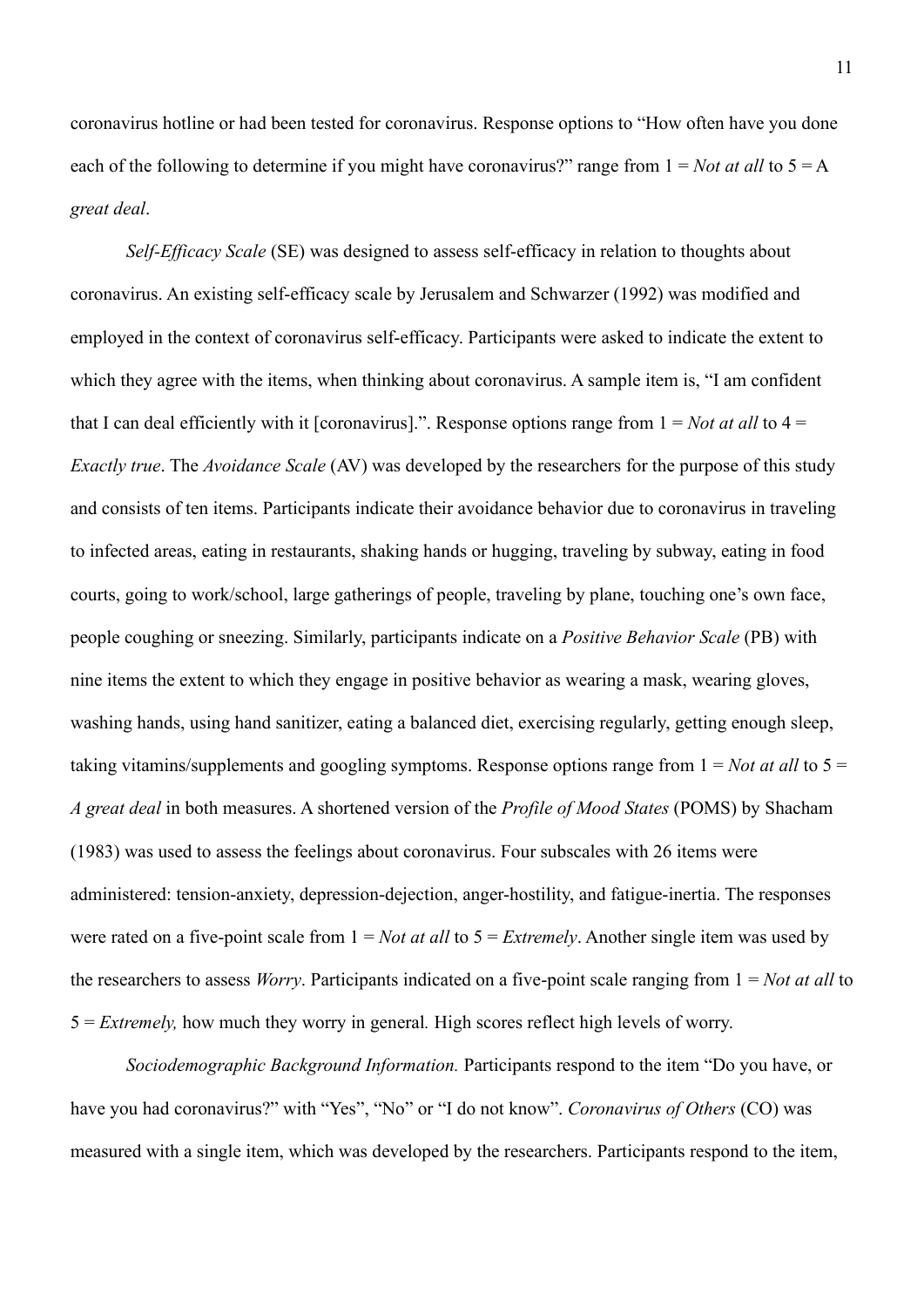"Does (did) anyone close to you have coronavirus?" with "Yes", "No" or "I do not know". Another measure was developed to assess if participants had been quarantined for coronavirus in the last months. The response format consists of the dichotomous options "Yes" or "No". Demographics of the participants included gender, age, marital status, highest level of education, and student status.

#### **Results**

#### **Statistical Analyses**

Correlational analyses were conducted and Structural Equation Modeling (SEM) was used to test the fit between the theoretical model and the data.

#### **Correlational Analyses**

Table 2 presents Cronbach's Alphas for composite measures which were all greater than .75. Table 2 also reports Pearson correlations, means, and standard deviations. Intercorrelations were computed among age, components of positive behavior measures, self-reported health, degree of selfmonitoring and coronavirus threat. Significant positive correlations were found between age and avoidance of people who were coughing or sneezing. Similarly, avoidance of others who were coughing or sneezing was positively related to online searches for symptoms of coronavirus. Wearing gloves was positively related to age and avoidance of coughing or sneezing people. Likewise, wearing masks was positively related to age, avoidance of coughing or sneezing people and wearing gloves. Positive reframing was related to a lower usage of gloves and masks. Further, poorer health was related to being older, more frequently use of gloves and masks and less positive reframing. Self-monitoring behavior was positively related to age, avoidance of coughing or sneezing people, observing symptoms of coronavirus on the internet, wearing gloves and masks as well as poorer health. In addition, threat of coronavirus was related to being older, more avoidance of coughing or sneezing people, more observance of symptoms on the internet, higher usage of gloves and masks, less positive reframing, poorer health, and more self-monitoring.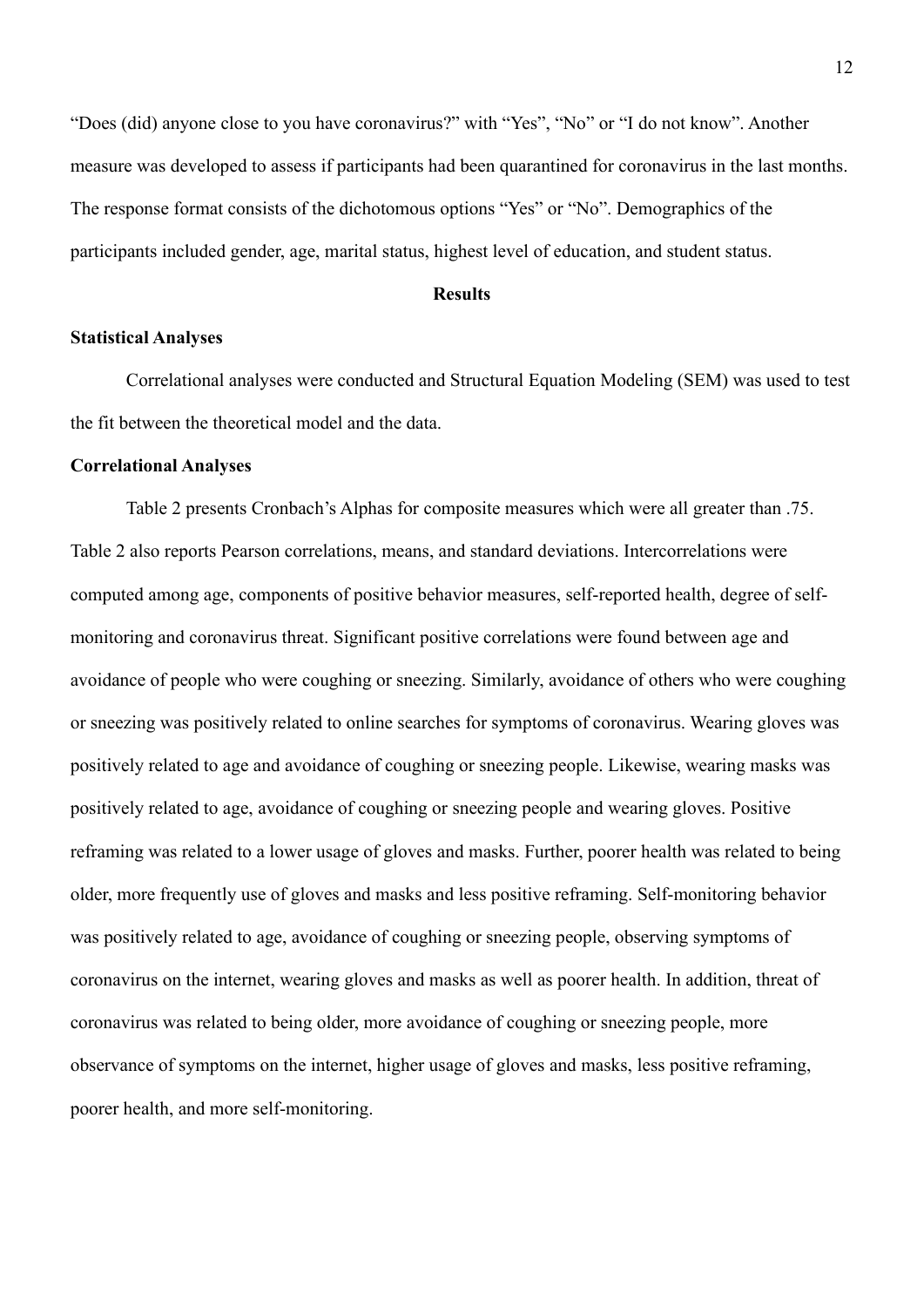To summarize, older participants were more fearful of getting COVID-19 and were more likely to engage in behaviors to protect themselves from contracting the virus. Further, there was a tendency for people to engage in more than one kind of protective behavior, i.e., wearing gloves and masks along with avoidance of people who may have had virus symptoms.

## **Table 2**

*Descriptive statistics, reliabilities of measures and intercorrelations between age, positive behavior, health monitor, and coronavirus threat*

| Measure                                    |            | $\overline{2}$ | $\overline{3}$ | $\overline{4}$ | 5 <sup>5</sup>      | 6         | $\tau$   | 8        | 9    |
|--------------------------------------------|------------|----------------|----------------|----------------|---------------------|-----------|----------|----------|------|
| $1. \text{Age}$                            |            |                |                |                |                     |           |          |          |      |
| 2. Avoiding coughing<br>or sneezing people | $.14*$     |                |                |                |                     |           |          |          |      |
| 3. Googling symptoms                       | .07        | $.14*$         |                |                |                     |           |          |          |      |
| 4. Wearing gloves                          | $.20^{**}$ | $.16***$       | .06            |                |                     |           |          |          |      |
| 5. Wearing masks                           | $.17***$   | $.14*$         | $.16***$       | $.40***$       |                     |           |          |          |      |
| 6. Positive reframing                      | $-.11$     | .05            | .07            | $-.19***$      | $-.13$ <sup>*</sup> |           |          |          |      |
| 7. Health <sup>a</sup>                     | $.17***$   | .04            | .04            | $.14*$         | $.20***$            | $-.13*$   |          |          |      |
| 8. Self-monitoring                         | $.18***$   | $.14*$         | $.32***$       | $.16***$       | $.25***$            | $-.07$    | $.26***$ |          |      |
| 9. Coronavirus threat                      | $.19***$   | $.19***$       | $.18***$       | $.30***$       | $.24***$            | $-.25***$ | $.31***$ | $.41***$ |      |
| M                                          | 35.59      | 3.79           | 2.44           | 1.69           | 1.64                | 2.67      | 1.78     | 1.45     | 2.75 |
| SD                                         | 15.23      | 1.22           | 1.21           | 1.06           | 1.06                | 0.86      | 0.88     | 0.55     | 0.75 |
| $\alpha$                                   |            |                |                |                |                     | 0.87      |          | 0.78     | 0.85 |

*Note.* \* $p < .05$ . \*\* $p < .01$ . \*\* $p < .001$ . <sup>a</sup>The higher the number, the poorer the health.

Pearson Product-Moment Correlations, means, standard deviations and internal consistency reliabilities (Cronbach's Alphas) for the variables in the structural equation model are reported in Table 3. All reliabilities of the composite variables were greater than 0.75. Coronavirus threat was related to higher levels of worry. Self-efficacy was negatively correlated with coronavirus threat and was related to less worry. Higher anxiety was related to more worry, greater coronavirus threat and lower self-efficacy.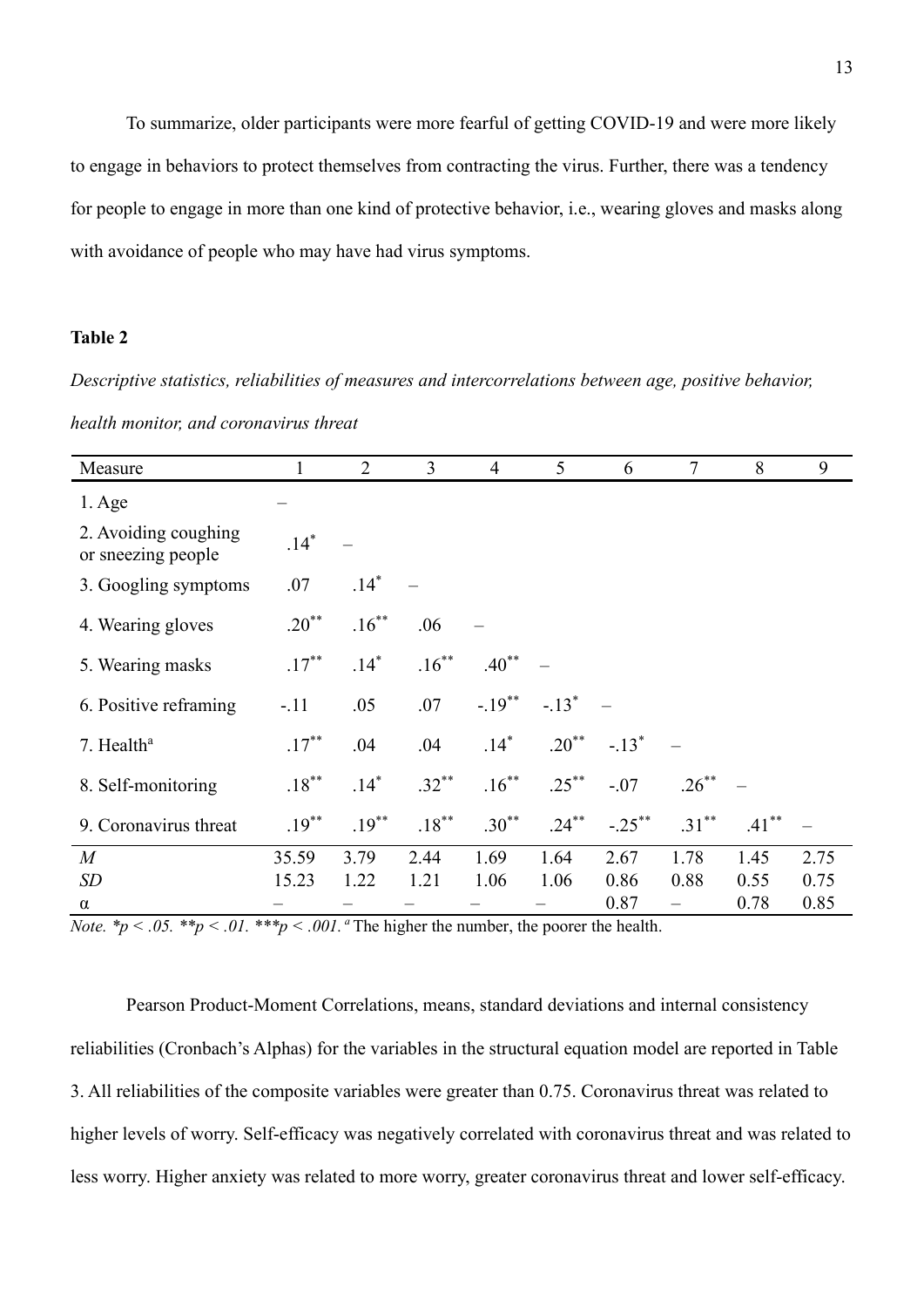#### **Table 3**

| Measure               |            | $\mathcal{P}$ | 3                    | 4        |          |      |
|-----------------------|------------|---------------|----------------------|----------|----------|------|
| 1. Worry <sup>a</sup> |            |               |                      |          |          |      |
| 2. Coronavirus threat | $.61***$   |               |                      |          |          |      |
| 3. Self-efficacy      | $-.28$ **  | $-.36$ **     |                      |          |          |      |
| 4. Anxiety            | $.60**$    | $.63***$      | $-.41***$            |          |          |      |
| 5. Depression         | $.50^{**}$ | $.46***$      | $-.34***$            | $.64***$ |          |      |
| 6. Fatigue            | $.43***$   | $.40***$      | $-.29$ <sup>**</sup> | $.64***$ | $.66***$ |      |
| $\overline{M}$        | 2.20       | 2.75          | 2.97                 | 2.27     | 1.75     | 1.83 |
| SD                    | 0.84       | 0.75          | 0.54                 | 0.83     | 0.72     | 0.84 |
| $\alpha$              |            | 0.85          | 0.79                 | 0.87     | 0.87     | 0.87 |

*Intercorrelation matrix, descriptive statistics and reliabilities of variables*

*Note.*  $*p < .05$ .  $**p < .01$ .  $**p < .001$ . <sup>a</sup> Reliabilities were not reported for worry since it is a single item. <sup>a</sup> Response alternatives were *1 = Not at all* and *5 = Extremely.*

#### **Testing the theoretical model**

The fit between the data and the theoretical model was tested through structural equation modeling (SEM) (Figure 2), using AMOS version 26.0 (Arbuckle, 2019). In this approach relations between manifest and latent variables can be measured and errors as well as covariance-variance structures can be modeled. Only cases without missing data were included into the analysis, hence SEM was performed on 333 participants. A model is considered to have an acceptable fit, if the  $\chi^2$  statistic is non-significant, the Goodness of Fit (GFI), Adjusted Goodness of Fit (AGFI), Tucker-Lewis Index (TLI), and Comparative Fit Index (CFI) are greater than .95, and the Root Mean Square Error of Approximation (RMSEA) is below .08 (Kline, 2015). The chi-square test was non-significant ( $\chi^2$  (5, N =  $333$ ) = 7.63, df = 5, p = .18). Further, GFI (.99), AGFI (.97), TLI (.99), CFI (.99) and RMSEA (.04) were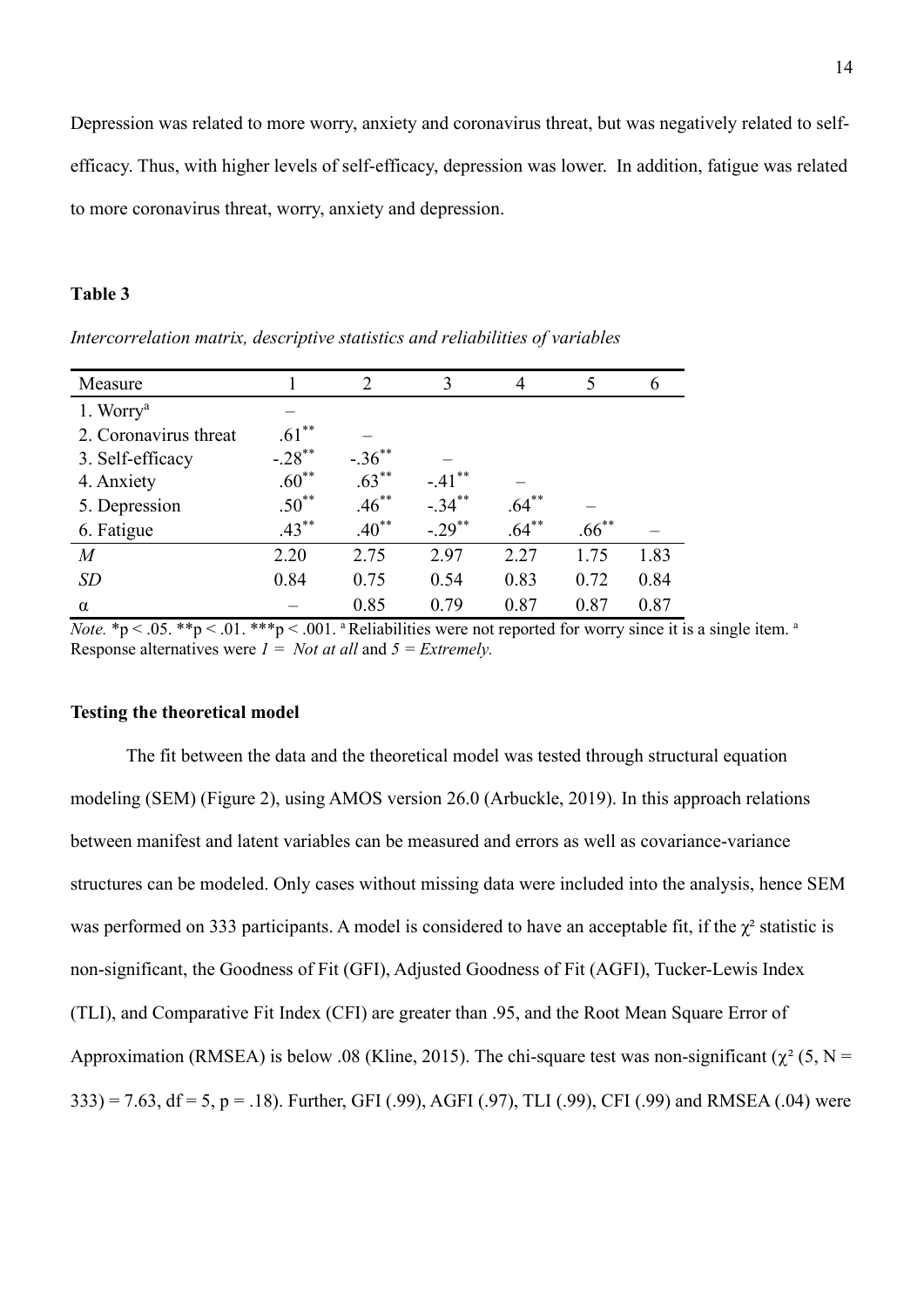all highly satisfactory. Post-hoc modifications were not indicated. The fit indices indicated that our hypothesized model was a satisfactory fit with the data.

#### **Figure 2**

*Structural Model: Coronavirus Threat, Worry, Self -Efficacy and Distress*



*Note.* Coefficients presented are standardized linear regression coefficients. \*\*\* p < .001.

In a SEM with correlated residual the maximum likelihood method of parameter estimation was used to test the hypothesis. Examination of the standardized path coefficients shows that worry predicted coronavirus threat and psychological distress, a latent variable composed of anxiety, depression, and fatigue. Thus, the more individuals worry, the more they feel psychologically distressed and threatened by coronavirus. In addition, self-efficacy was significantly related to lower threat due to coronavirus. Self-efficacy was also related to lower levels of psychological distress. That is, the stronger the selfefficacy beliefs, the less the psychological distress and the lower the coronavirus threat. In turn, coronavirus threat was positively related to psychological distress.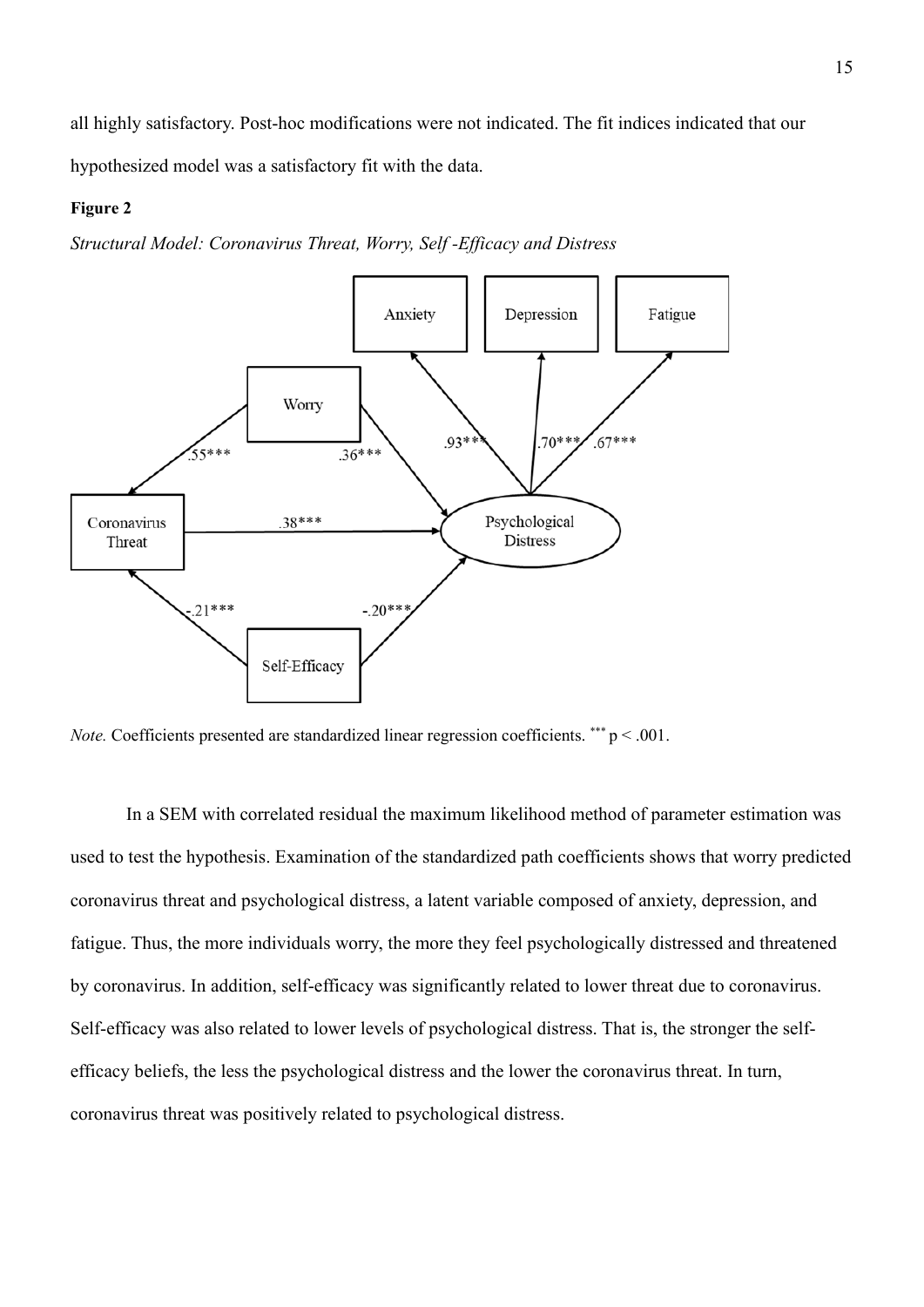#### **Discussion**

The current global COVID-19 pandemic has caused a world-wide human health crisis. It has been responsible for countless deaths worldwide (World Health Organization, 2020a) and it has led to widespread anxiety and fear of getting coronavirus (Necho et al., 2021). The purpose of this research is to investigate psychological factors related to the threat of coronavirus during a lockdown in Germany. Based on the Transactional Theory of Stress (Lazarus & Folkman, 1984), a theoretical model was put forth that included stressors, psychological resources, and personal variables and examined their relationship to psychological distress. (Figure 1). It was expected that coronavirus threat would be associated with higher psychological distress, operationalized as anxiety, depression, and fatigue. Further, worry was expected to be positively related to higher levels of psychological distress and coronavirus threat. In turn, self-efficacy was expected to be associated with lower levels of psychological distress and coronavirus threat.

Structural Equation Modeling (SEM) was used to test the fit between the data and the theoretical model and standardized path coefficients were employed to examine the relationships among variables. (Figure 2). Indices of fit showed an acceptable fit of the data to the model. In support of the first hypothesis, coronavirus threat was related to psychological distress, a latent variable composed of anxiety, depression, and fatigue. This finding is consistent with current research by Wang and colleagues (2020), who report that the rapid and highly infectious outbreak of coronavirus causes anxiety, depression, fatigue as well as other stress reactions in individuals. Severe changes in daily life routines due to COVID-19 such as working, studying, and/or teaching from home, heightened media exposure to the crisis, limit social interactions for an indefinite period of time, and may result in greater risk of getting coronavirus. Moreover, all of this is associated with higher levels of distress (Garfin et al., 2020; Wang et al., 2020).

Further, examinations of the standardized path coefficients in our results revealed that worry predicted coronavirus threat as well as psychological distress. In line with the second hypothesis, it was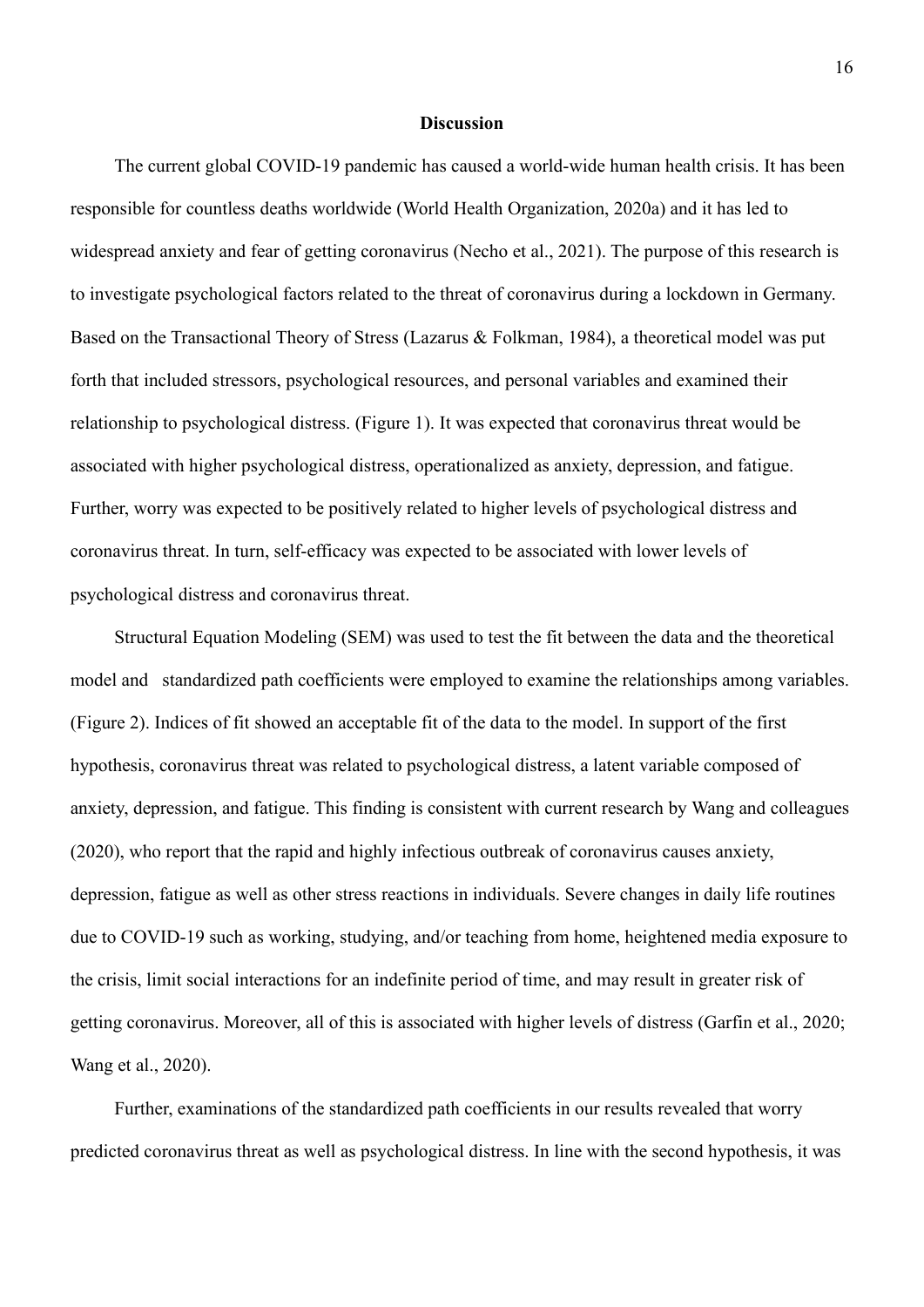found that the more individuals worry, the more they feel psychologically distressed and threatened by coronavirus. Unfortunately, worry amplified the fear of coronavirus and psychological distress in our study. Nevertheless, the relationship between worry and psychological distress is consistent with the existing literature which reports that individuals who tend to worry report higher levels of anxiety and depression (Beck et al., 2001). However, the relationship between worry and fear of coronavirus is not consistent with current research. For instance, Mertens and colleagues (2020) conducted a regression model of fear of coronavirus, where only health anxiety served as a significant predictor, while worry and intolerance of uncertainty were not significant predictors. Thus, further research is needed to examine the relationship between worry and coronavirus threat. These results may be relevant for addressing specific concerns in psychological interventions relevant to the coronavirus outbreak.

Consistent with the third hypothesis, higher self-efficacy beliefs were related to less psychological distress and lower levels of coronavirus threat. Approaching the current situation as a challenge to be overcome, lessens stress and fear associated with coronavirus. Findings from previous research coincide with present results that self-efficacy is a beneficial resource for mental health in various traumatic experiences such as natural disasters, technical catastrophes and terrorist attacks (Benight & Bandura, 2004). Despite the well-established effect of self-efficacy on mental health (Schwarzer & Warner, 2013), little is known about the role of self-efficacy during the COVID-19 pandemic. In this way, our study contributes to the growing literature on COVID-19, psychological distress and mental health, particularly the role of self-efficacy in ameliorating mental health during the pandemic.

Although this study provides insight into coronavirus threat, worry, psychological distress, and self-efficacy among German adults during the lockdown in 2020, a few limitations of the study are identified. Since results are based on self-report data from a cross-sectional design, two major limitations arise: First, the underlying design does not allow for inferring causality from the findings. A useful direction for future research would be longitudinal investigations to explore how the study variables change over time during different waves of the pandemic. Secondly, the self-reporting nature of the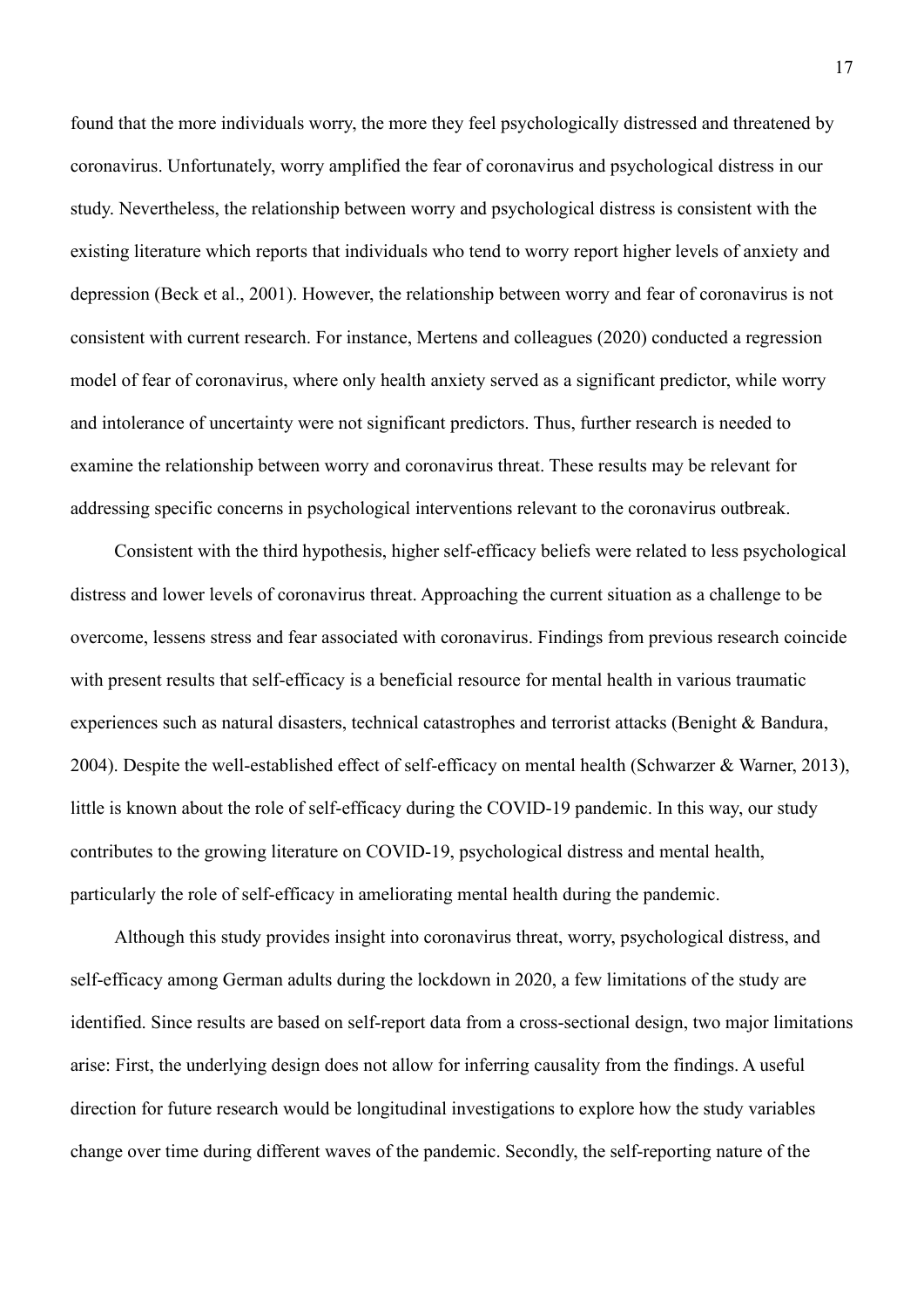study raises the possibility of participant bias and social desirability, which may threaten the construct validity of the findings. Future research may address this issue by incorporating and combining other types of measurement, such as external report and physiological measurements, for example (Morgado et al., 2017).

Even though this study has some limitations, various practical and research implications for improving individual's psychological well-being during a pandemic may be derived from the present results. Longitudinal data may provide novel insights and causality to the relationship between threat of coronavirus and psychological distress in individuals. Further, our findings indicate that fostering selfefficacy as a psychological resource in times of a global pandemic may mitigate the threat of coronavirus and psychological distress. Fostering the belief in one's own abilities is a way of activating and strengthening psychological resources for promoting health and performance during pandemic circumstances as previous studies have already shown (Schwarzer & Warner, 2013; Benight & Bandura, 2004). Taken together, high self-efficacy can serve as a protective factor against anxiety, depression, fatigue, and threat of coronavirus during times of social isolation.

The results of the present structural equation analysis support the idea that coronavirus threat was indirectly related to psychological distress through worry and self-efficacy, such that worry was positively associated with higher levels of distress, while self-efficacy led to lower distress. In conclusion, this paper adds to the rapidly growing literature on coronavirus through focusing on the specific relationship between threat of coronavirus and psychological distress. Additionally, this research contributes to our understanding of how a global health crisis impacts individual's mental well-being and points to a factor that lessens distress and coronavirus threat. Considering previous findings and the present results, we suggest that resources such as self-efficacy are key to promoting psychological wellbeing during a global health crisis. Furthermore, we suggest that worry, as a person variable, should be further investigated to help policy makers and health care workers mitigate elevated levels of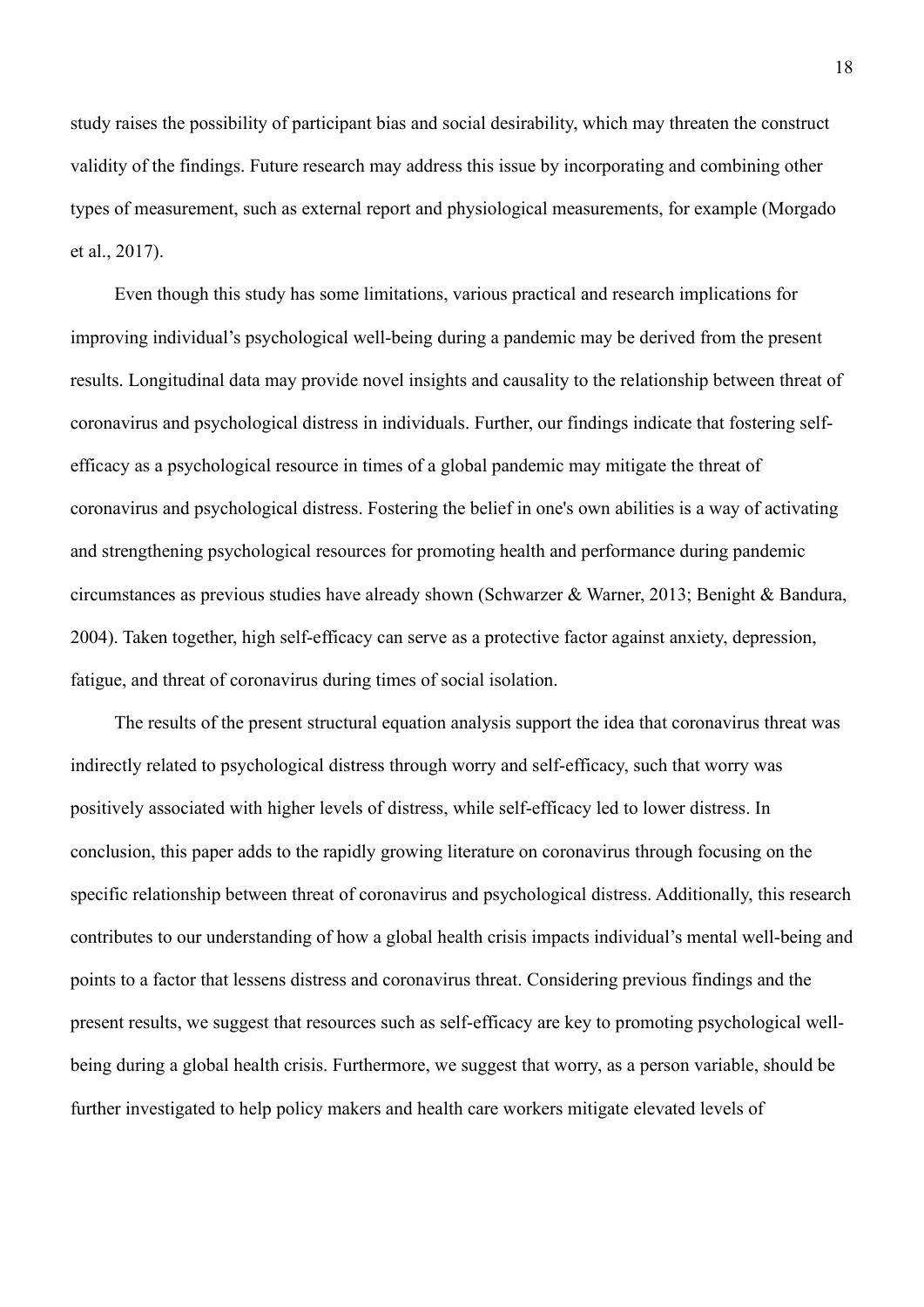coronavirus threat and psychological distress. To summarize, our findings may serve as a guide for future interventions to help people cope with the continuing challenges of coronavirus.

## **Declaration of Interest Statement**

We have no known conflict of interest to disclose.

#### Footnotes

1. Measures for this study were from the online unpublished questionnaire designed by E. Greenglass and D. J. Chiacchia in March, April, 2020. The items were translated from English to German for the purpose of this study.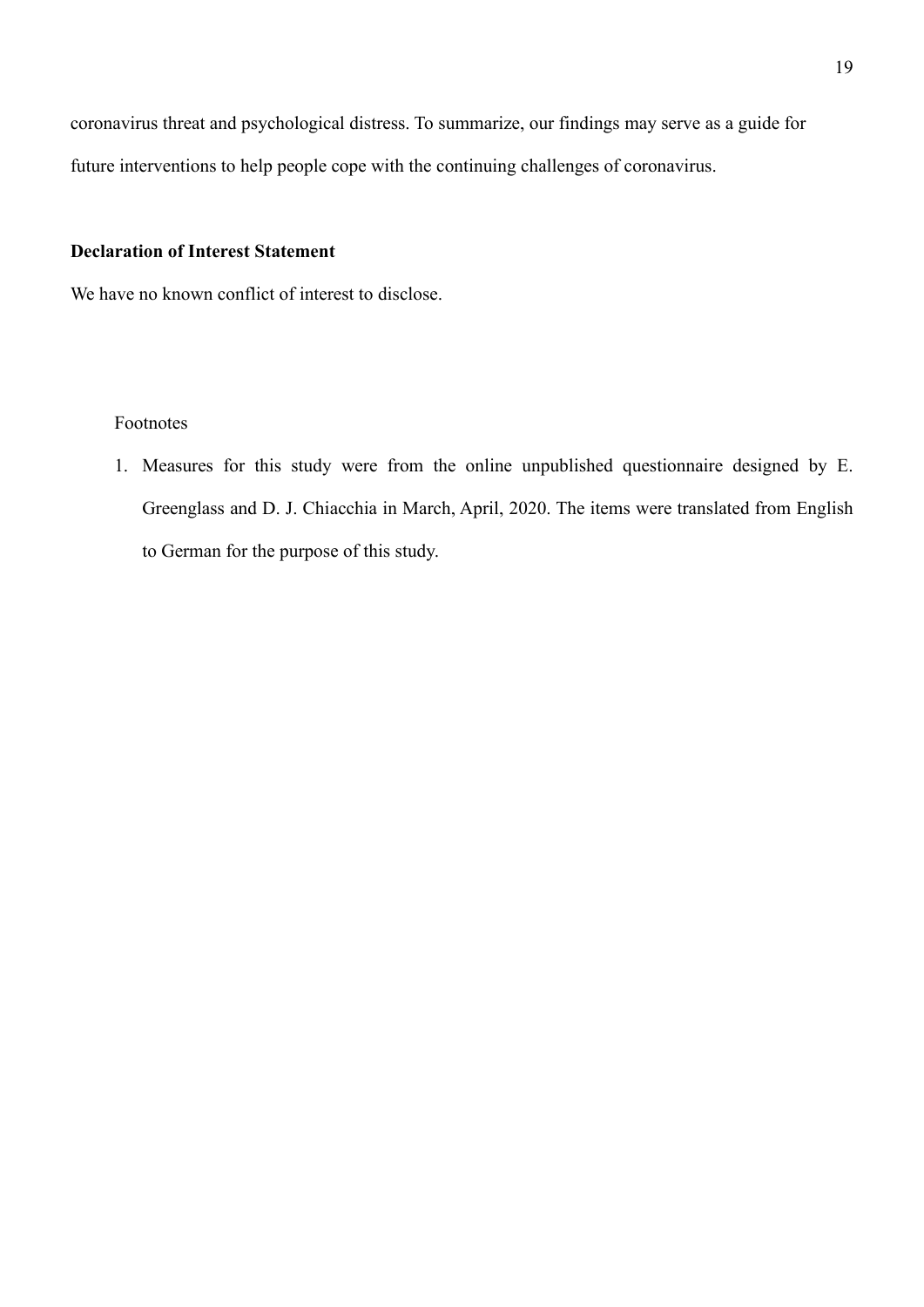#### **References**

Arbuckle, J. L. (2019). Amos (Version 26.0) [Computer Program]. Chicago: IBM SPSS.

- Arslan, G., Yıldırım, M., Tanhan, A., Buluş, M., & Allen, K.-A. (2020). Coronavirus Stress, Optimism-Pessimism, Psychological Inflexibility, and Psychological Health: Psychometric Properties of the Coronavirus Stress Measure. *International Journal of Mental Health and Addiction.* Advance online publication. https://doi.org/10.1007/s11469-020-00337-6
- Bai, Y., Lin, C.-C., Lin, C.-Y., Chen, J.-Y., Chue, C.-M., & Chou, P. (2004). Survey of stress reactions among health care workers involved with the SARS outbreak. *Psychiatric Services (Washington, D.C.)*, *55*(9), 1055–1057. https://doi.org/10.1176/appi.ps.55.9.1055
- Barber, S. J., & Kim, H. (2020). Covid-19 Worries and Behavior Changes in Older and Younger Men and Women. *The Journals of Gerontology. Series B, Psychological Sciences and Social Sciences.*  Advance online publication. https://doi.org/10.1093/geronb/gbaa068
- Bar-Haim, Y., Lamy, D., Pergamin, L., Bakermans-Kranenburg, M. J., & van IJzendoorn, M. H. (2007). Threat-related attentional bias in anxious and nonanxious individuals: A meta-analytic study. *Psychological Bulletin*, *133*(1), 1–24. https://doi.org/10.1037/0033-2909.133.1.1
- Beck, R., Perkins, T. S., Holden, R., Robbins, M., Gray, M., & Allison, S. H. (2001). The cognitive and emotional phenomenology of depression and anxiety: are worry and hopelessness the cognitive correlates of NA and PA? Cognitive Therapy and Research, 25(6), 829–838
- Benight, C. C., & Bandura, A. (2004). Social cognitive theory of posttraumatic recovery: The role of perceived self-efficacy. *Behaviour Research and Therapy*, *42*(10), 1129–1148. https://doi.org/10.1016/j.brat.2003.08.008
- Borkovec, T. D., Alcaine, O. M., & Behar, E. (2004). *Avoidance Theory of Worry and Generalized Anxiety Disorder.* In R. G. Heimberg, C. L. Turk, & D. S. Mennin (Eds.), *Generalized anxiety disorder: Advances in research and practice* (p. 77–108). The Guilford Press.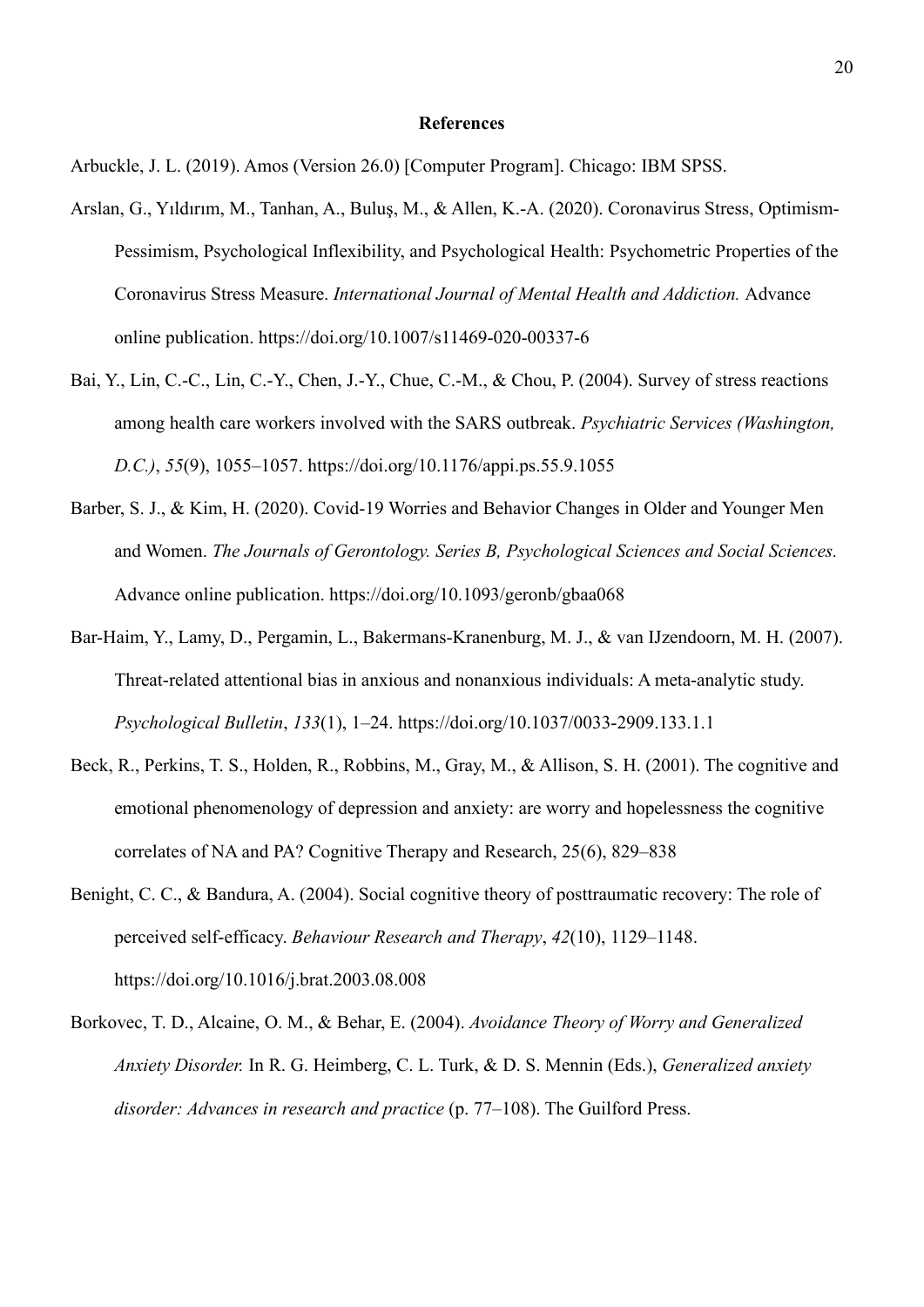- Brooks, S. K., Webster, R. K., Smith, L. E., Woodland, L., Wessely, S., Greenberg, N., & Rubin, G. J. (2020). The psychological impact of quarantine and how to reduce it: rapid review of the evidence. *The Lancet*, *395*(10227), 912–920. https://doi.org/10.1016/S0140-6736(20)30460-8
- Bueno-Notivol, J., Gracia-García, P., Olaya, B., Lasheras, I., López-Antón, R., & Santabárbara, J. (2021). Prevalence of depression during the covid-19 outbreak: A meta-analysis of communitybased studies. *International Journal of Clinical and Health Psychology: IJCHP*, *21*(1), 100196. https://doi.org/10.1016/j.ijchp.2020.07.007
- Bundesregierung. (2020, April 1). *Kontaktsperren bis zum 19. April verlängert*. https://www.bundesregierung.de/breg-de/themen/coronavirus/kontaktsperren-verlaengert-1738552
- Chiacchia, D. J., Greenglass, E., Antoniou, A.-S., Begic, P., Buchwald, P., Chrousos, G., Dimopoulos, M. A., Fiksenbaum, L., Greenblatt-Kimron, L., Marjanovic, Z. ,Palgi, Y., Ring, L., Sesé, A., & Shi, K. (2021). *Psychometric Validation of the Brief Coronavirus Threat Scale (BCTS) Across Nine Countries* [Manuscript submitted for publication].
- Codagnone, C., Bogliacino, F., Gómez, C., Folkvord, F., Liva, G., Charris, R., Montealegre, F., Lupiañez Villanueva, F., & Veltri, G. A. (2021). Restarting "normal" life after Covid-19 and the lockdown: Evidence from Spain, the United Kingdom, and Italy. *Social Indicators Research*, **158**, 241– 265. https://doi.org/10.1007/s11205-021-02697-5
- Cortegiani, A., Ingoglia, G., Ippolito, M., Giarratano, A., & Einav, S. (2020). A systematic review on the efficacy and safety of chloroquine for the treatment of COVID-19. *Journal of Critical Care*, *57*, 279–283. https://doi.org/10.1016/j.jcrc.2020.03.005
- Fernandes, N. (2020). Economic Effects of Coronavirus Outbreak (COVID-19) on the World Economy. *SSRN Electronic Journal.* Advance online publication. https://doi.org/10.2139/ssrn.3557504
- Garfin, D. R., Silver, R. C., & Holman, E. A. (2020). The novel coronavirus (COVID-2019) outbreak: Amplification of public health consequences by media exposure. *Health Psychology: Official*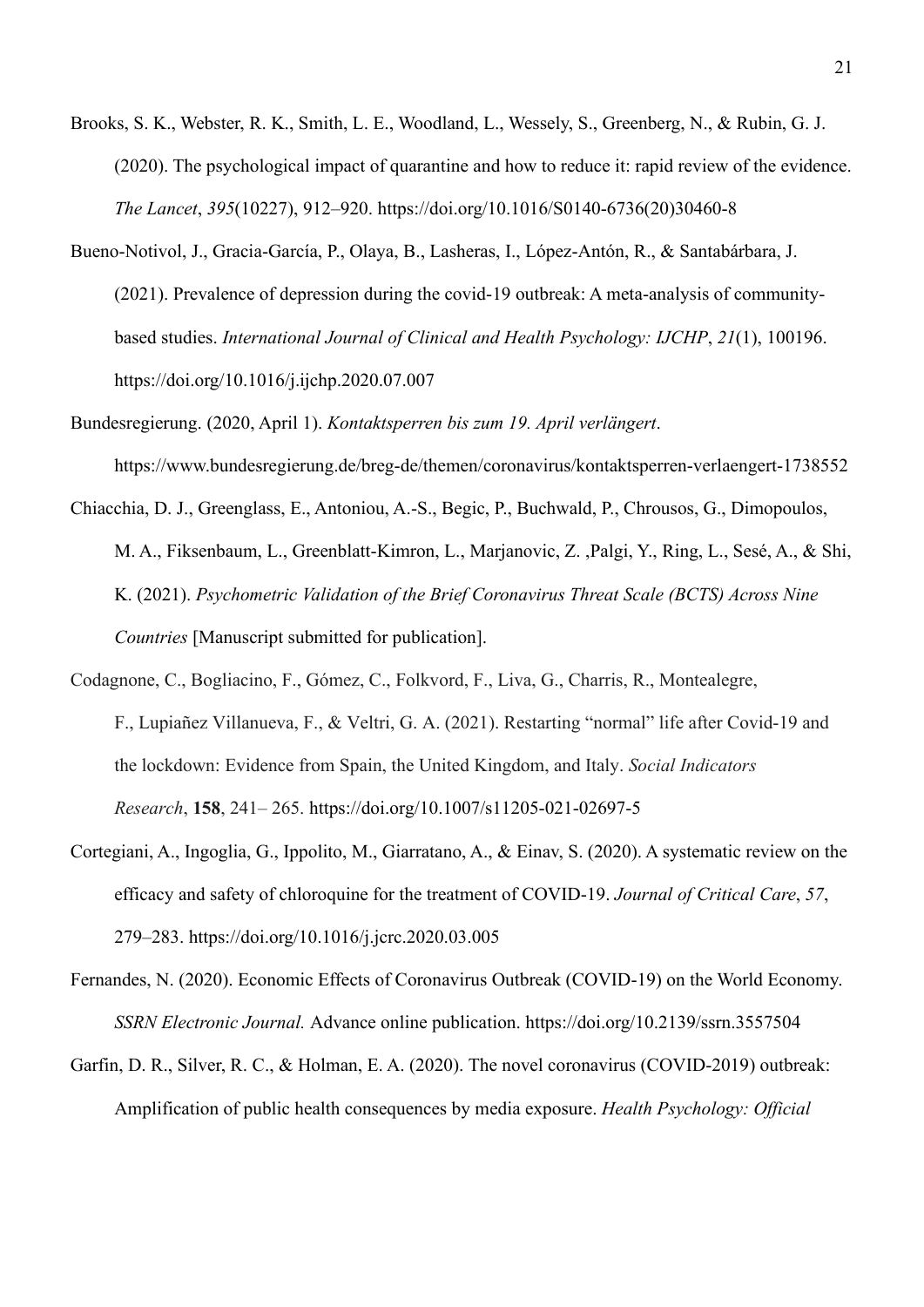*Journal of the Division of Health Psychology, American Psychological Association*, *39*(5), 355– 357. https://doi.org/10.1037/hea0000875

- Greenglass, E., Chiacchia, D. and Fiskenbaum, L. (2021). Investigating COVID-19 stress and coping: Substance use and behavioural disengagement. *International Journal of Psychology.* https://doi.org/10.1002/ijop.12820
- Harper, C. A., Satchell, L. P., Fido, D., & Latzman, R. D. (2020). Functional Fear Predicts Public Health Compliance in the COVID-19 Pandemic. *International Journal of Mental Health and Addiction*, 1–14. https://doi.org/10.1007/s11469-020-00281-5
- Jerusalem, M., & Schwarzer, R. (1992). Self-efficacy as a resource factor in stress appraisal processes. In R. Schwarzer (Ed.), *Self-efficacy: Thought control of action* (pp. 195-213). Washington, DC: Hemisphere.
- Jung, S., Kneer, J., & Krueger, T. (2020). *The German COVID-19 Survey on Mental Health: Primary Results.* https://doi.org/10.1101/2020.05.06.20090340.

Kline, R. B. (2015). *Principles and practice of structural equation modeling*. Guilford publications.

- Lades, L. K., Laffan, K., Daly, M., & Delaney, L. (2020). Daily emotional well-being during the COVID-19 pandemic. *British Journal of Health Psychology.* Advance online publication. https://doi.org/10.1111/bjhp.12450
- Lazarus, R. S. and Folkman, S. (1984). *Stress, appraisal, and coping*. New York: Springer Publishing Company.
- Lee, A. M., Wong, J. G. W. S., McAlonan, G. M., Cheung, V., Cheung, C., Sham, P. C., Chu, C.-M., Wong, P.-C., Tsang, K. W. T., & Chua, S. E. (2007). Stress and psychological distress among SARS survivors 1 year after the outbreak. *Canadian Journal of Psychiatry. Revue Canadienne De Psychiatrie*, *52*(4), 233–240. https://doi.org/10.1177/070674370705200405.
- Lee-Baggley, D., DeLongis, A., Voorhoeave, P., & Greenglass, E. (2004). Coping with the threat of severe acute respiratory syndrome: Role of threat appraisals and coping responses in health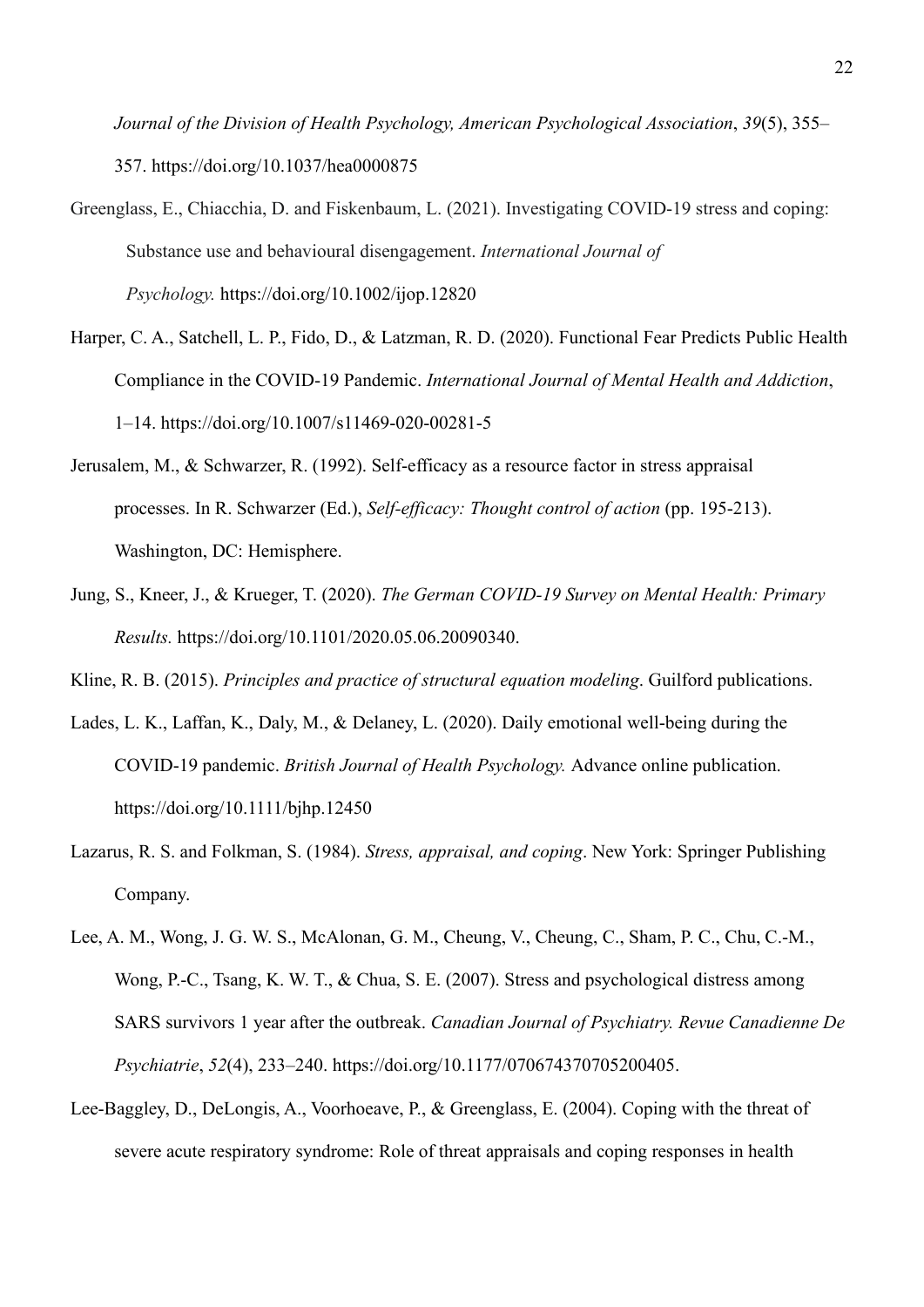behaviors. *Asian Journal of Social Psychology*, *7*(1), 9–23. https://doi.org/10.1111/j.1467- 839X.2004.00131.x

- Leiner, D. J. (2019). SoSci Survey (Version 3.1.06) [Computer software]. Available at https://www.soscisurvey.defigure
- Marjanovic, Z., Greenglass, E. R., & Coffey, S. (2007). The relevance of psychosocial variables and working conditions in predicting nurses' coping strategies during the SARS crisis: An online questionnaire survey. *International Journal of Nursing Studies*, *44*(6), 991–998. https://doi.org/10.1016/j.ijnurstu.2006.02.012.
- Marjanovic, Z., Greenglass, E. R., Fiksenbaum, L., & Bell, C. M. (2013). Psychometric evaluation of the Financial Threat Scale (FTS) in the context of the great recession. *Journal of Economic Psychology, 36*, 1–10. https://doi.org/10.1016/j.joep.2013.02.005
- McKibbin, W. J., & Fernando, R. (2020). The Global Macroeconomic Impacts of COVID-19: Seven Scenarios. *SSRN Electronic Journal.* Advance online publication. https://doi.org/10.2139/ssrn.3547729
- Mertens, G., Gerritsen, L., Duijndam, S., Salemink, E., & Engelhard, I. M. (2020). Fear of the coronavirus (COVID-19): Predictors in an online study conducted in March 2020. *Journal of Anxiety Disorders*, *74*, 102258. https://doi.org/10.1016/j.janxdis.2020.102258
- Morgado, F. F. R., Meireles, J. F. F., Neves, C. M., Amaral, A. C. S., & Ferreira, M. E. C. (2017). Scale development: Ten main limitations and recommendations to improve future research practices. *Psicologia, Reflexao E Critica: Revista Semestral Do Departamento De Psicologia Da UFRGS*, *30*(1), 3. https://doi.org/10.1186/s41155-016-0057-1
- Necho, M., Tsehay, M., Birkie, M., Biset, G., & Tadesse, E. (2021). Prevalence of anxiety, depression, and psychological distress among the general population during the covid-19 pandemic: A systematic review and meta-analysis. *The International Journal of Social Psychiatry*, 207640211003121. https://doi.org/10.1177/00207640211003121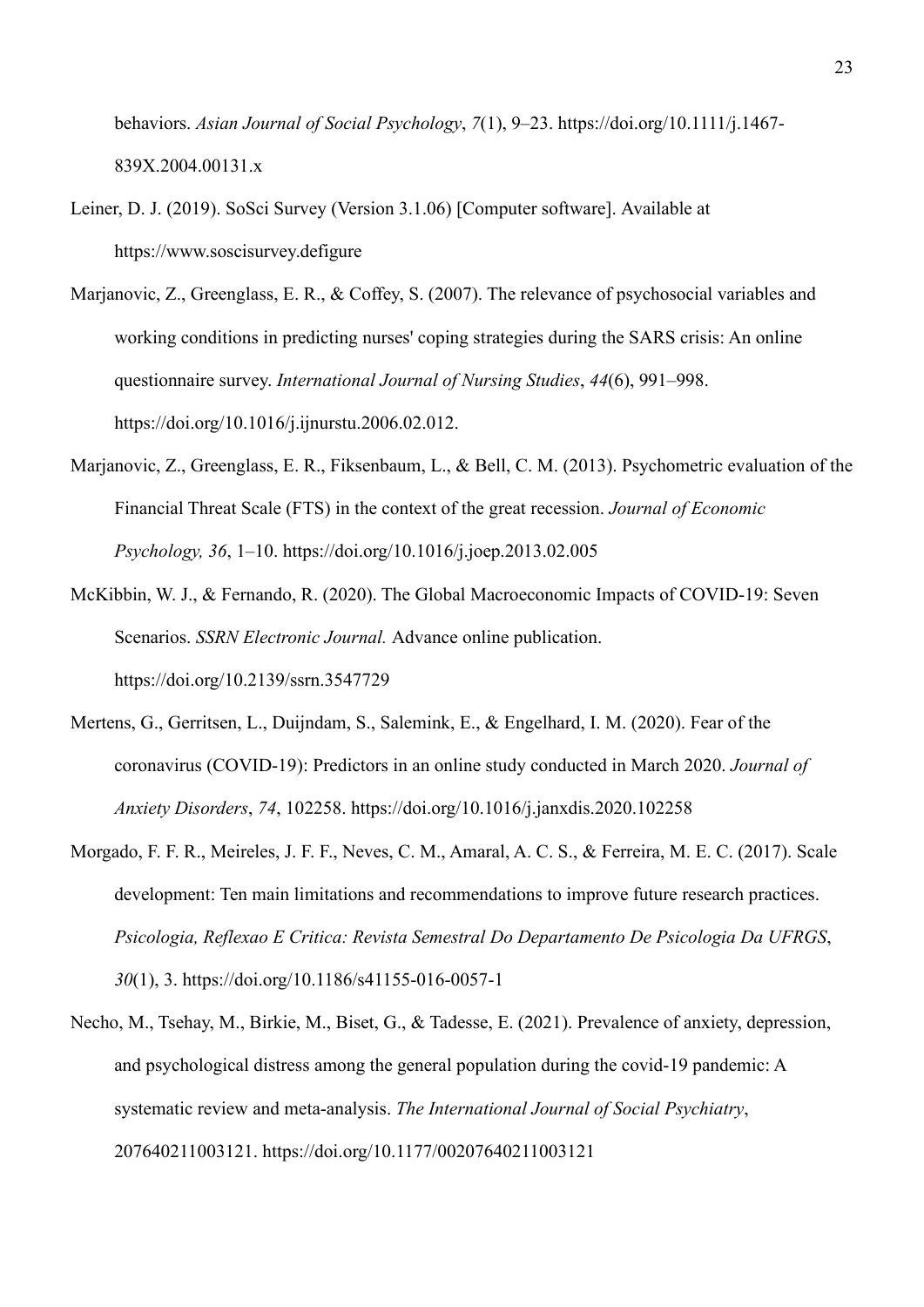- Robert Koch Institute (2020, April 6). Coronavirus Disease 2019 (COVID-19) Daily Situation Report of the Robert Koch Institute: 23/04/2020 updated status for Germany. Retrieved from https://www.rki.de/DE/Content/InfAZ/N/Neuartiges\_Coronavirus/Situationsberichte/2020-04-06 en.pdf? blob=publicationFile
- Schwarzer, R., & Warner, L.M. (2013) Perceived Self-Efficacy and its Relationship to Resilience. In: Prince-Embury S., Saklofske D. (eds) Resilience in Children, Adolescents, and Adults. The Springer Series on Human Exceptionality. Springer, New York, NY.
- Shacham, S., (1983). A shortened version of the Profile of Mood States. *Journal of Personality Assessment, 47*, 305-306.

Sohrabi, C., Alsafi, Z., O'Neill, N., Khan, M., Kerwan, A., Al-Jabir, A., Iosifidis, C., & Agha, R. (2020). World Health Organization declares global emergency: A review of the 2019 novel coronavirus (COVID-19). *International Journal of Surgery (London, England)*, *76*, 71–76. https://doi.org/10.1016/j.ijsu.2020.02.034

- Sperling, W., Bleich, S., & Reulbach, U. (2008). Black Monday on stock markets throughout the world A new phenomenon of collective panic disorder? A psychiatric approach. *Medical Hypotheses, 71*, 972–974.
- Suhr, F. (2020, July 8). Die häufigsten psychischen Erkrankungen. *Statista*. https://de.statista.com/infografik/22218/haeufigste-psychische-erkrankungen-in-deutschland/
- Wang, D., Hu, B., Hu, C., Zhu, F., Liu, X., Zhang, J., Wang, B., Xiang, H., Cheng, Z., Xiong, Y., Zhao, Y., Li, Y., Wang, X., & Peng, Z. (2020). Clinical Characteristics of 138 Hospitalized Patients With 2019 Novel Coronavirus-Infected Pneumonia in Wuhan, China. *JAMA.* Advance online publication. https://doi.org/10.1001/jama.2020.1585
- World Health Organization. (2020a, March 11). *WHO Director-General's opening remarks at the media briefing on COVID-19*. https://www.who.int/director-general/speeches/detail/who-directorgeneral-s-opening-remarks-at-the-media-briefing-on-covid-192020